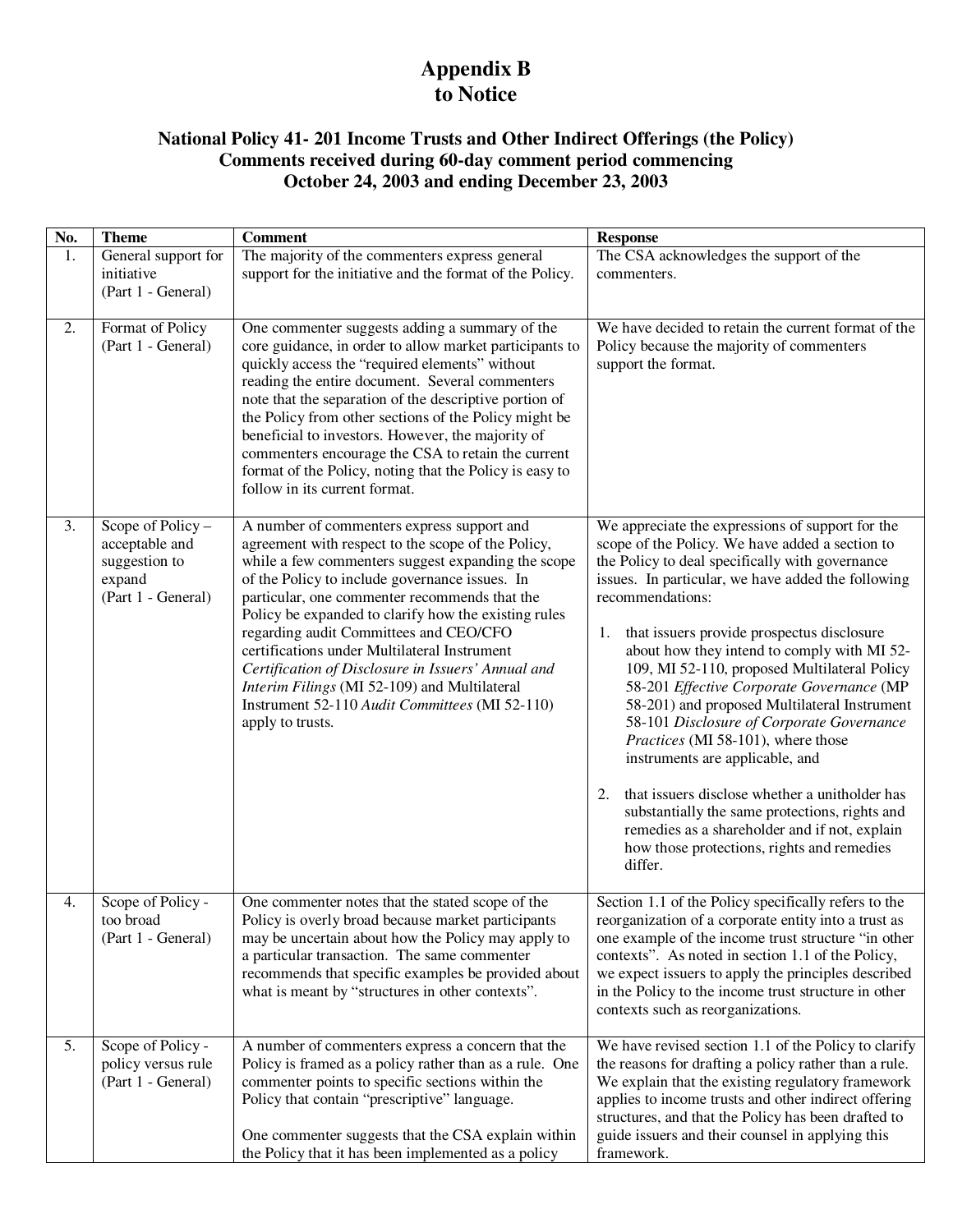| No. | <b>Theme</b>                                          | <b>Comment</b>                                                                                                                                                                                                        | <b>Response</b>                                                                                                                                                                                                                                                                                                                                                                                                                                                                                                                                                                                                                                                                                                                                                                                                     |
|-----|-------------------------------------------------------|-----------------------------------------------------------------------------------------------------------------------------------------------------------------------------------------------------------------------|---------------------------------------------------------------------------------------------------------------------------------------------------------------------------------------------------------------------------------------------------------------------------------------------------------------------------------------------------------------------------------------------------------------------------------------------------------------------------------------------------------------------------------------------------------------------------------------------------------------------------------------------------------------------------------------------------------------------------------------------------------------------------------------------------------------------|
|     |                                                       | rather than a rule because the CSA believes that the<br>existing regulatory framework captures the issues<br>relating to income trusts and other indirect offerings.<br>One commenter suggests that more prescriptive |                                                                                                                                                                                                                                                                                                                                                                                                                                                                                                                                                                                                                                                                                                                                                                                                                     |
|     |                                                       | language be used in the Policy (ie, "require" rather<br>than "expect" or "encourage', as lead-in language).                                                                                                           | We intentionally use language that provides<br>guidance and recommendations since we have<br>drafted a policy rather than a rule. The purpose of<br>a policy is to provide guidance and<br>recommendations, based on existing legislative<br>requirements, whereas the purpose of a rule is to<br>provide mandatory requirements. Since we have<br>drafted a policy rather than a rule, and based on<br>existing case law (such as Ainsley Financial Corp.<br>v. Ontario (Securities Commission) (1994), 21<br>O.R. (3d) 104), we do not consider it appropriate<br>to make the language in the Policy more<br>prescriptive.                                                                                                                                                                                        |
| 6.  | Republication of<br>Policy<br>(Part 1 - General)      | One commenter suggests that the Policy be revisited<br>after the resolution of the "unlimited liability issue"<br>and/or the inclusion of income trusts in the S&P/TSX<br>Composite Index.                            | We believe that this guidance is important to<br>market participants at this time due to the large<br>number of income trust offering structures in the<br>current market. This does not preclude us from<br>revisiting issues relating to income trusts in the<br>future. We will continue to monitor legislative<br>initiatives and will update the Policy to make<br>necessary changes. We welcome commenters'<br>continued input in this regard.<br>We also note that legislation relating to unitholder<br>liability has been passed in Alberta, and similar<br>legislation relating to unitholder liability is being<br>considered in Ontario and in British Columbia. In<br>Québec, provisions relating to unitholder liability<br>were enacted in 1994 and are provided for in the<br>Civil Code of Québec. |
| 7.  | Scope of Policy -<br>reorganizations<br>(Section 1.1) | One commenter notes that the Policy should not apply<br>to reorganizations of a trust and its subsidiaries unless<br>there is an issuance to the public of securities.                                                | In a reorganization, security holders are asked to<br>make a decision about a proposed transaction that<br>will affect their security holdings in the issuer.<br>The information circular that describes the<br>reorganization is required to contain prospectus-<br>level disclosure. The Policy explains what<br>information should be considered so that this<br>standard is met.                                                                                                                                                                                                                                                                                                                                                                                                                                |
| 8.  | Purpose of Policy<br>(Section 1.1)                    | One commenter suggests that the CSA add language<br>to the Policy to clarify when and how issuers using a<br>direct offering structure should follow the guidance<br>described in the Policy.                         | The legislative framework applies in the context of<br>both direct and indirect offering structures, but the<br>Policy is intended to specifically provide guidance<br>within the existing framework for income trusts<br>and other indirect offering structures. Rather than<br>adding clarifying language, and to avoid potential<br>confusion, we have deleted the sentence that refers<br>to direct offering structures.                                                                                                                                                                                                                                                                                                                                                                                        |
| 9.  | Definition of<br>income trust<br>(Section $1.2$ )     | One commenter suggests stating that the entitlement<br>to substantially all of the cash flow from the operating<br>entity may be in the form of a royalty payment,<br>interest payments, or dividends.                | We have decided to retain the current language.<br>Our intention is to have a flexible definition of<br>distributable cash that captures different forms of<br>cash flow.                                                                                                                                                                                                                                                                                                                                                                                                                                                                                                                                                                                                                                           |
|     |                                                       | We have also received suggestions from several<br>advisory committees to delete the reference to<br>"substantially all" in section 1.2 of the Policy.                                                                 | We have deleted the reference to "substantially<br>all" in section 1.2 to reflect situations where a<br>unitholder is entitled to less than substantially all                                                                                                                                                                                                                                                                                                                                                                                                                                                                                                                                                                                                                                                       |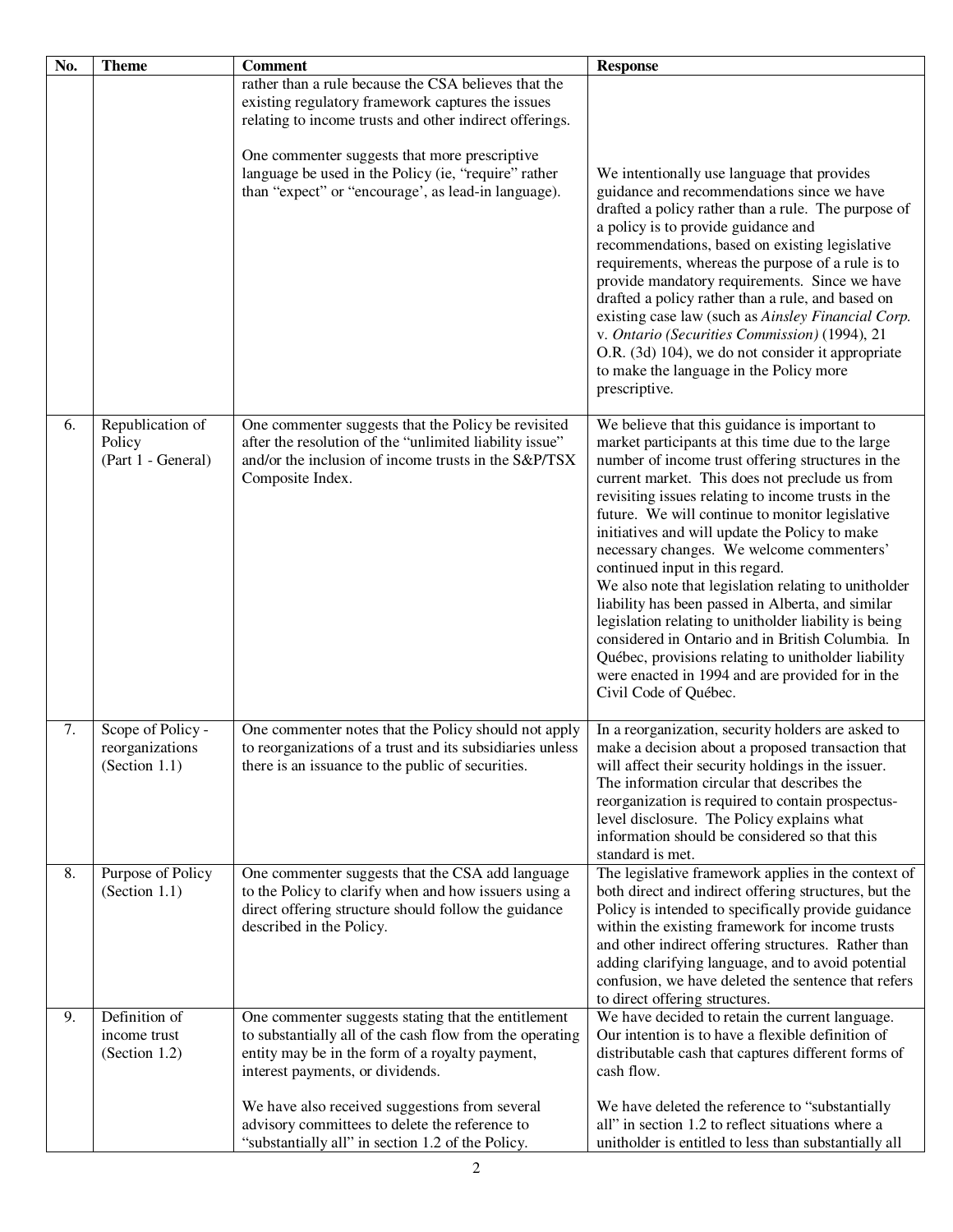| No. | <b>Theme</b>                                                        | <b>Comment</b>                                                                                                                                                                                                                                                                                                                                                                                                                                                                                                                                                                                                                    | <b>Response</b>                                                                                                                                                                                                                                                                                                                                                                                                                                                                                                                                                                                                              |
|-----|---------------------------------------------------------------------|-----------------------------------------------------------------------------------------------------------------------------------------------------------------------------------------------------------------------------------------------------------------------------------------------------------------------------------------------------------------------------------------------------------------------------------------------------------------------------------------------------------------------------------------------------------------------------------------------------------------------------------|------------------------------------------------------------------------------------------------------------------------------------------------------------------------------------------------------------------------------------------------------------------------------------------------------------------------------------------------------------------------------------------------------------------------------------------------------------------------------------------------------------------------------------------------------------------------------------------------------------------------------|
|     |                                                                     |                                                                                                                                                                                                                                                                                                                                                                                                                                                                                                                                                                                                                                   | of the net cash flows generated by an operating<br>entity.                                                                                                                                                                                                                                                                                                                                                                                                                                                                                                                                                                   |
| 10. | Definition of<br>"operating entity"<br>(Section 1.3)                | One commenter notes that the definition of "operating<br>entity" is broad enough to capture most special<br>purpose issuers of asset-backed securities, although<br>those issuers distribute debt rather than equity. The<br>commenter suggests that there be an exemption for<br>issuers of asset-backed securities with an approved<br>rating, as such terms are defined in National<br>Instrument 44-101 - Short Form Prospectus<br>Distributions.                                                                                                                                                                             | We have added language to clarify that the Policy<br>is not intended to apply to issuers of asset-backed<br>securities or capital trust securities.                                                                                                                                                                                                                                                                                                                                                                                                                                                                          |
| 11. | Definition of<br>"operating entity"<br>(Section $1.3$ )             | One commenter suggests that clarifying language be<br>added to the Policy to explain that only the material<br>subsidiaries of operating entities are meant to be<br>captured by the Policy. For example, the commenter<br>notes that if there are subsidiary entities which<br>constitute less than 20 per cent of the overall<br>consolidated operations of a trust, there should not be<br>specific disclosure (such as separate financial<br>statements or detailed disclosure) required in relation<br>to those smaller entities if those smaller entities<br>comprise a different segment of the business.                  | The Policy does not require information about<br>non-material subsidiaries of the operating entity.<br>We note that section $3.1(i)$ of the Policy, in the<br>context of the undertaking relating to financial<br>statements (and where consolidation is not<br>permitted), states that as long as the operating<br>entity (including information about any of its<br>significant business interests) represents a<br>significant asset of the income trust, the income<br>trust will provide unitholders with separate<br>financial statements for the operating entity (and<br>any of its significant business interests). |
| 12. | Description of<br>direct and<br>indirect offerings<br>(Section 1.6) | The majority of commenters agree that the<br>description of direct and indirect offerings is clear.<br>However, a number of commenters note that the<br>distinction could be made clearer. One commenter<br>notes that more emphasis should be placed on the<br>broad tenet that indirect offerings, regardless of<br>differences due to legal structures, are not different<br>from direct offerings when it comes to the obligation<br>of reporting requirements for public issuers.                                                                                                                                            | We have made several drafting changes to make<br>the distinction between direct and indirect<br>offerings clearer. In particular, we have noted that<br>although the existing regulatory framework<br>properly captures both direct and indirect<br>offerings, the purpose of the Policy is to provide<br>guidance and clarification to market participants<br>about how we believe the existing regulatory<br>framework should be applied within the context of<br>income trusts and other indirect offerings.                                                                                                              |
| 13. | <b>Risk factors</b><br>(Part 2 - General)                           | A number of commenters note that current prospectus<br>requirements already provide the necessary guidance<br>about risk factors, except in relation to unique<br>features of income trusts such as the potential for<br>unlimited liability and the fact that income trusts<br>potentially distribute a significant portion of their<br>cash flow.<br>Several commenters agree that it is appropriate to<br>give guidance on operating entity related risk factors.<br>They believe that only limited guidance on particular<br>risk factors is warranted and if given, should<br>emphasize that the guidance is not exhaustive. | We agree that it is appropriate to provide only<br>limited guidance on risk factors. We agree that<br>risk factors relating to the operating entity, the<br>non-assured nature of distributable cash, and the<br>fact that income trusts potentially distribute a<br>significant portion of their cash flow are<br>significant.                                                                                                                                                                                                                                                                                              |
|     |                                                                     | Several commenters recommend giving greater<br>prominence to the disclosure of risk factors by<br>encouraging the placement of risk factors closer to the<br>front, rather than at the end, of the prospectus.                                                                                                                                                                                                                                                                                                                                                                                                                    | We have decided not to encourage issuers to<br>provide risk factor disclosure closer to the front<br>because we believe that the summary of risk<br>factors in the "Prospectus Summary" section<br>provides sufficient information at the front of the<br>prospectus. We have, however, forwarded this<br>comment to a CSA committee that is currently                                                                                                                                                                                                                                                                       |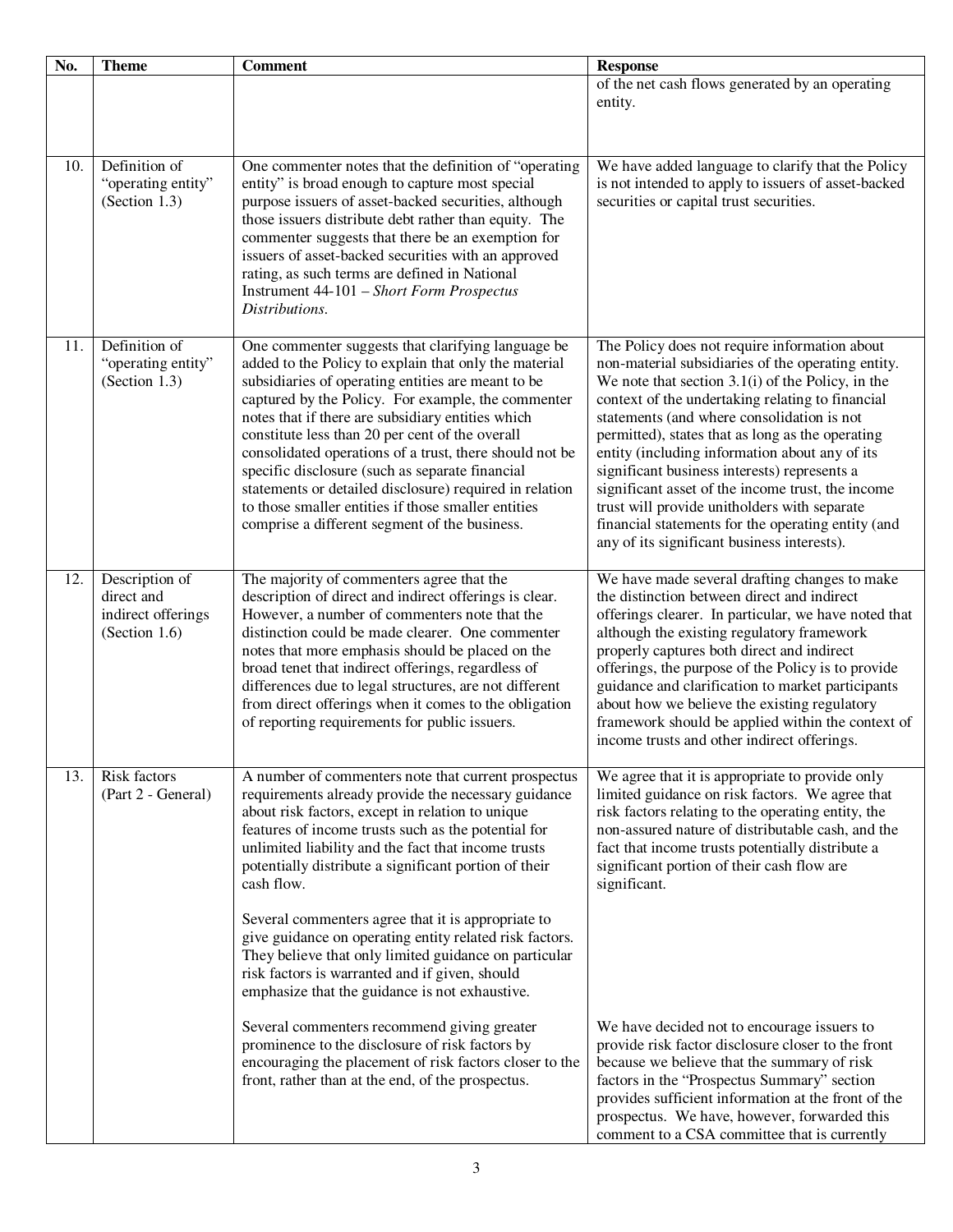| trusts.<br>Risk factors -<br>One commenter recommends the inclusion of a<br>14.<br>specific risk factor regarding the potential<br>insolvency and restructuring legislation is<br>insolvency and<br>inapplicability of insolvency and restructuring<br>restructuring<br>legislation in the trust context.<br>legislation<br>(Part 2 - General)<br>within the new "Risk Factors" section.<br>Risk factors -<br>15.<br>One commenter notes that several key documents are<br>disclosure of all<br>filed after the offering has closed and is concerned<br>that issuers may not be providing disclosure about<br>relevant risk<br>filed.<br>factors<br>those documents in the prospectus.<br>(Part 2 - General)<br>Distributable cash<br>A number of commenters suggest that sections 2.2<br>16.<br>(Sections 2.1 - 2.4)<br>and 2.4 of the Policy be revised to explain that<br>distributions classified as a return of capital reduce<br>the cost base of the units and should be referred to as<br>replaced the term "non-taxable" with "tax-<br>"tax-deferred" rather than "non-taxable" returns of<br>deferred".<br>capital. In particular, one commenter notes that this<br>point is particularly relevant in the context of REITs<br>because a large portion of the distributions of many<br>REITs constitute "tax-deferred" returns of capital<br>(such as returns sheltered by the application of capital<br>cost allowance to buildings and equipment).<br>17.<br>Distributable cash -<br>Several commenters agree that more information on<br>the specific breakdown of distributable cash figures is<br>cover page<br>disclosure<br>needed and should be highly visible on the cover<br>"return of" capital is useful information to<br>regarding "return<br>page. They also note that disclosure of distributions<br>investors, in both the initial and subsequent<br>on" and "return of"<br>and their origins should be clear and simple to<br>understand, including any pro forma projections of<br>capital<br>(Section 2.4)<br>distributions in the prospectus. One commenter<br>"return of" capital is more appropriate in the<br>suggests that the proposed language may not be<br>appropriate in follow-on offerings by income trusts<br>whose units are publicly traded.<br>One commenter notes that the recommended<br>distinctions are useful in both the prospectus and<br>continuous disclosure contexts.<br>"return of" capital.<br>A number of other commenters suggest that face page<br>disclosure relating to the estimated split between<br>taxable and tax-deferred returns of capital be<br>eliminated or alternatively, that the time period for<br>these estimates be limited to 12 months. The<br>commenters note that the face page disclosure<br>recommended in the Policy may be (a) inconsistently<br>available for all income trust issuers, (b) misleading,<br>(c) lacking in meaning or usefulness, (d) subject to<br>change, and (e) time-consuming and costly to<br>prepare. However, those that have the information<br>should be encouraged to provide it.<br>Several commenters express concern that this | No. | <b>Theme</b> | <b>Comment</b> | <b>Response</b>                                                                                                                                                                                                                                                                                                                                                                                                                                                                                                                                                                                                                  |
|------------------------------------------------------------------------------------------------------------------------------------------------------------------------------------------------------------------------------------------------------------------------------------------------------------------------------------------------------------------------------------------------------------------------------------------------------------------------------------------------------------------------------------------------------------------------------------------------------------------------------------------------------------------------------------------------------------------------------------------------------------------------------------------------------------------------------------------------------------------------------------------------------------------------------------------------------------------------------------------------------------------------------------------------------------------------------------------------------------------------------------------------------------------------------------------------------------------------------------------------------------------------------------------------------------------------------------------------------------------------------------------------------------------------------------------------------------------------------------------------------------------------------------------------------------------------------------------------------------------------------------------------------------------------------------------------------------------------------------------------------------------------------------------------------------------------------------------------------------------------------------------------------------------------------------------------------------------------------------------------------------------------------------------------------------------------------------------------------------------------------------------------------------------------------------------------------------------------------------------------------------------------------------------------------------------------------------------------------------------------------------------------------------------------------------------------------------------------------------------------------------------------------------------------------------------------------------------------------------------------------------------------------------------------------------------------------------------------------------------------------------------------------------------------------------------------------------------------------------------------------------------------------------------------------------------------------------------------------------------------------------------------------------------------------------------------------------------------------------------------------------------------------|-----|--------------|----------------|----------------------------------------------------------------------------------------------------------------------------------------------------------------------------------------------------------------------------------------------------------------------------------------------------------------------------------------------------------------------------------------------------------------------------------------------------------------------------------------------------------------------------------------------------------------------------------------------------------------------------------|
|                                                                                                                                                                                                                                                                                                                                                                                                                                                                                                                                                                                                                                                                                                                                                                                                                                                                                                                                                                                                                                                                                                                                                                                                                                                                                                                                                                                                                                                                                                                                                                                                                                                                                                                                                                                                                                                                                                                                                                                                                                                                                                                                                                                                                                                                                                                                                                                                                                                                                                                                                                                                                                                                                                                                                                                                                                                                                                                                                                                                                                                                                                                                                      |     |              |                | revisiting the prospectus requirements because we<br>believe that this issue is not unique to income                                                                                                                                                                                                                                                                                                                                                                                                                                                                                                                             |
|                                                                                                                                                                                                                                                                                                                                                                                                                                                                                                                                                                                                                                                                                                                                                                                                                                                                                                                                                                                                                                                                                                                                                                                                                                                                                                                                                                                                                                                                                                                                                                                                                                                                                                                                                                                                                                                                                                                                                                                                                                                                                                                                                                                                                                                                                                                                                                                                                                                                                                                                                                                                                                                                                                                                                                                                                                                                                                                                                                                                                                                                                                                                                      |     |              |                | We agree that there is uncertainty about whether<br>applicable in the trust context. We have added a<br>recommendation about this potential risk factor                                                                                                                                                                                                                                                                                                                                                                                                                                                                          |
|                                                                                                                                                                                                                                                                                                                                                                                                                                                                                                                                                                                                                                                                                                                                                                                                                                                                                                                                                                                                                                                                                                                                                                                                                                                                                                                                                                                                                                                                                                                                                                                                                                                                                                                                                                                                                                                                                                                                                                                                                                                                                                                                                                                                                                                                                                                                                                                                                                                                                                                                                                                                                                                                                                                                                                                                                                                                                                                                                                                                                                                                                                                                                      |     |              |                | We agree that all relevant risks relating to the<br>offering should be disclosed in the prospectus,<br>regardless of when the executed documents are                                                                                                                                                                                                                                                                                                                                                                                                                                                                             |
|                                                                                                                                                                                                                                                                                                                                                                                                                                                                                                                                                                                                                                                                                                                                                                                                                                                                                                                                                                                                                                                                                                                                                                                                                                                                                                                                                                                                                                                                                                                                                                                                                                                                                                                                                                                                                                                                                                                                                                                                                                                                                                                                                                                                                                                                                                                                                                                                                                                                                                                                                                                                                                                                                                                                                                                                                                                                                                                                                                                                                                                                                                                                                      |     |              |                | We understand that many commenters prefer the<br>term "tax-deferred" to "non-taxable". Although<br>both terms could be used in this context, we have                                                                                                                                                                                                                                                                                                                                                                                                                                                                             |
| recommendation would call for the preparation of a<br>forecast, which is time-consuming, costly and results<br>in more complex disclosure for investors. One                                                                                                                                                                                                                                                                                                                                                                                                                                                                                                                                                                                                                                                                                                                                                                                                                                                                                                                                                                                                                                                                                                                                                                                                                                                                                                                                                                                                                                                                                                                                                                                                                                                                                                                                                                                                                                                                                                                                                                                                                                                                                                                                                                                                                                                                                                                                                                                                                                                                                                                                                                                                                                                                                                                                                                                                                                                                                                                                                                                         |     |              |                | We believe that information that describes the<br>distribution as containing both a "return on" and a<br>offerings. However, we have determined that the<br>more specific breakdown between "return on" and<br>context of continuous disclosure documents, such<br>as MD&A. In the context of the initial offering<br>document, we recommend that issuers provide the<br>breakdown, if a forecast has been prepared. If no<br>forecast has been prepared, we recommend that<br>issuers provide cover page information which<br>explains to investors that the distribution will<br>contain a breakdown of both a "return on" and |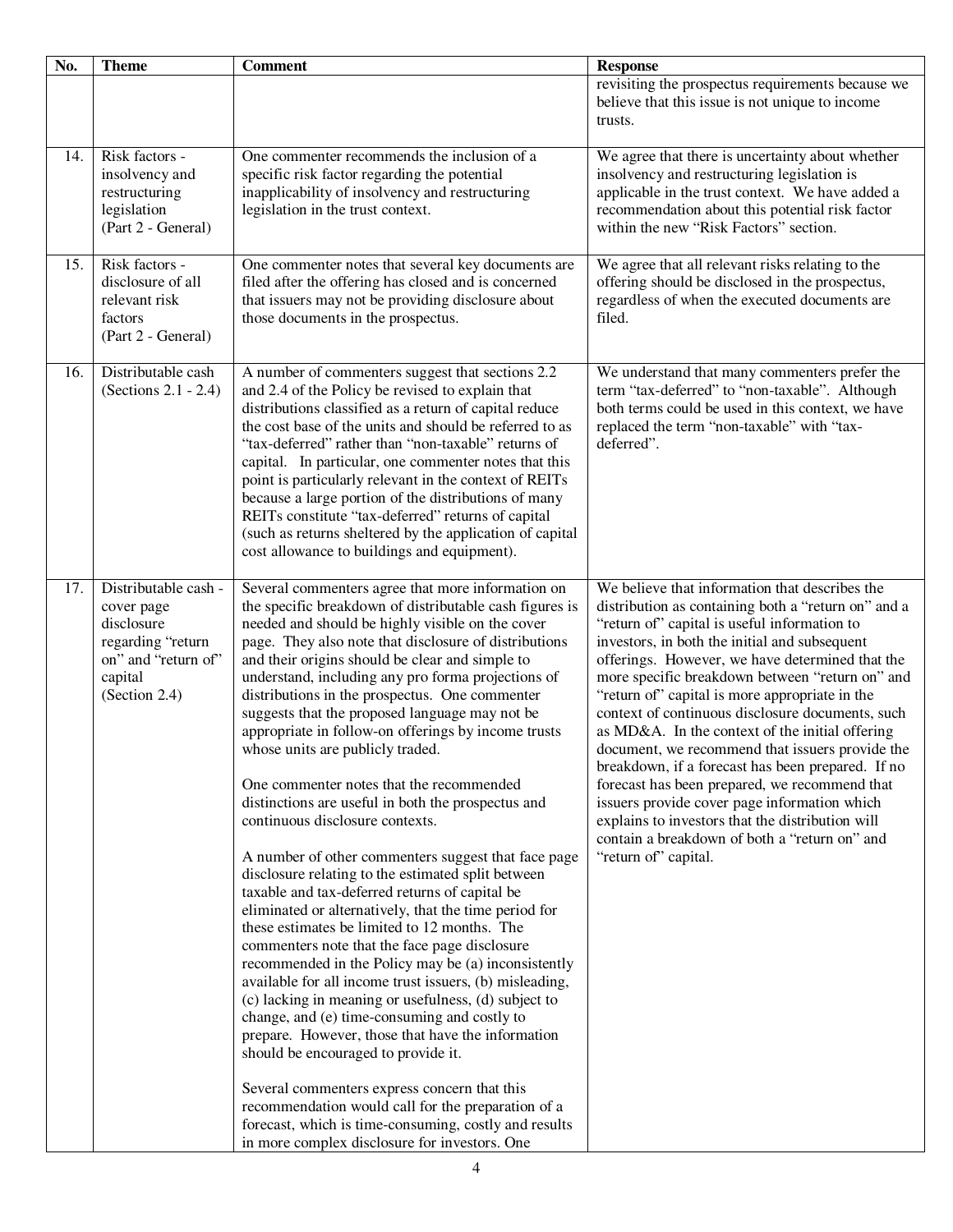| No. | <b>Theme</b>                                                           | <b>Comment</b>                                                                                                                                                                                                                                                                                                                                                                                                                                                                                                                                                                                                                                                                                                                                                                                                                                                                                                                                                                                                                                                                                                                          | <b>Response</b>                                                                                                                                                                                                                                                                                                                                                                                                                                                                                                                                                                                                                                                                                                                                                                                                                                                                                                                                                                                                                                                                                              |
|-----|------------------------------------------------------------------------|-----------------------------------------------------------------------------------------------------------------------------------------------------------------------------------------------------------------------------------------------------------------------------------------------------------------------------------------------------------------------------------------------------------------------------------------------------------------------------------------------------------------------------------------------------------------------------------------------------------------------------------------------------------------------------------------------------------------------------------------------------------------------------------------------------------------------------------------------------------------------------------------------------------------------------------------------------------------------------------------------------------------------------------------------------------------------------------------------------------------------------------------|--------------------------------------------------------------------------------------------------------------------------------------------------------------------------------------------------------------------------------------------------------------------------------------------------------------------------------------------------------------------------------------------------------------------------------------------------------------------------------------------------------------------------------------------------------------------------------------------------------------------------------------------------------------------------------------------------------------------------------------------------------------------------------------------------------------------------------------------------------------------------------------------------------------------------------------------------------------------------------------------------------------------------------------------------------------------------------------------------------------|
|     |                                                                        | commenter notes that the disclosure suggested in<br>section 2.4 does not contemplate that an income trust<br>might hold income-producing properties rather than<br>an operating business.                                                                                                                                                                                                                                                                                                                                                                                                                                                                                                                                                                                                                                                                                                                                                                                                                                                                                                                                               |                                                                                                                                                                                                                                                                                                                                                                                                                                                                                                                                                                                                                                                                                                                                                                                                                                                                                                                                                                                                                                                                                                              |
| 18. | Distributable cash -<br>non-GAAP<br>measures (Section<br>(2.5)         | One commenter notes that for many investors, GAAP<br>earnings statements are not well understood and can<br>be manipulated.                                                                                                                                                                                                                                                                                                                                                                                                                                                                                                                                                                                                                                                                                                                                                                                                                                                                                                                                                                                                             | It is not within the mandate of the CSA to change<br>GAAP because GAAP is a standard established by<br>the CICA rather than by the securities regulators.<br>With respect to non-GAAP financial measures, as<br>long as the guidance in CSA Staff Notice 52-306 -<br>Non-GAAP Financial Measures (Staff Notice 52-<br>306) is followed, the CSA does not object to the<br>use of non-GAAP measures. We note that since<br>the draft policy was published in October, 2003,<br>the CSA published Staff Notice 52-306 (which<br>replaces CSA Staff Notice 52-303), and the Policy<br>has been revised accordingly.                                                                                                                                                                                                                                                                                                                                                                                                                                                                                             |
| 19. | Cover page<br>disclosure - general                                     | One commenter notes that the recommended cover<br>page disclosure may be too broad. The CSA should<br>consider shortening the suggested cover page<br>disclosure.                                                                                                                                                                                                                                                                                                                                                                                                                                                                                                                                                                                                                                                                                                                                                                                                                                                                                                                                                                       | We believe that the recommended cover page<br>disclosure is important information for investors.<br>We have not revised this section.                                                                                                                                                                                                                                                                                                                                                                                                                                                                                                                                                                                                                                                                                                                                                                                                                                                                                                                                                                        |
| 20. | Short-term debt -<br>significance of<br>material debt<br>(Part 2C)     | Several commenters acknowledge the importance of<br>the potential implications of short-term debt on<br>distributable cash. Some suggest that disclosure be<br>limited to material short-term debt, while others<br>suggest that disclosure be expanded to include all<br>significant debt, whether short or longer term.<br>One commenter suggests this could be accomplished<br>by disclosing overall debt obligations in the<br>prospectus, financial statements or other continuous<br>disclosure documents.<br>One commenter notes that, in appropriate cases, an<br>issuer should be explicitly permitted to provide<br>disclosure regarding its different short-term debt<br>obligations on an aggregated basis.<br>Others express a concern that the emphasis on short-<br>term debt in the Policy may overshadow the existence<br>of other relevant risk factors and suggests citing<br>examples of other relevant risk factors such as<br>whether debt is fixed or floating rate debt, aggregate<br>debt maturities, and the potential inapplicability of<br>insolvency and restructuring legislation to the trust<br>itself. | Our intention is to capture only <i>material</i> credit<br>agreements. Since income trust offerings are sold<br>on the basis of distributable cash, we consider all<br>credit agreements that could have a potential<br>impact on the ability of the trust to distribute<br>distributable cash to its unitholders to be material<br>contracts. For example, if a credit agreement<br>contains a term which specifies that if the trust<br>does not maintain specified ratios, it cannot<br>distribute cash to unitholders, that term would be<br>considered material since it could have a direct<br>impact on the ability of the trust to distribute<br>distributable cash.<br>We agree that it is important to focus on all<br>material debt, whether that debt is long- or short-<br>term. We have therefore revised the Policy to<br>clarify that disclosure of the principal terms of<br>material credit agreements should be made.<br>Material terms of a credit agreement would<br>include, for example, information about the<br>interest rate (including whether the rate is fixed or<br>floating). |
| 21. | Short-term debt -<br>SEDAR filing of<br>credit agreements<br>(Part 2C) | Most commenters feel that the test for whether or not<br>a contract is a material contract should be the same<br>for all issuers. Several commenters believe that<br>disclosure about the principal terms of the short-term<br>debt provides adequate information about the<br>financing arrangements of the income trust and the<br>operating entity. They believe that it is unnecessary<br>to file the agreements on SEDAR, and that the<br>SEDAR filing puts them at a competitive<br>disadvantage with other issuers.                                                                                                                                                                                                                                                                                                                                                                                                                                                                                                                                                                                                              | Our intention is not to designate all credit<br>agreements as material contracts. In the context of<br>income trusts and other indirect offerings, we note<br>that terms of credit agreements frequently have a<br>potential impact on distributable cash. Whether or<br>not a contract is material is a question of fact for<br>issuers and filing counsel to determine. If issuers<br>and filing counsel determine that a contract is<br>material, that contract should be listed as a<br>material contract and filed on SEDAR.                                                                                                                                                                                                                                                                                                                                                                                                                                                                                                                                                                            |
| 22. | Short-term debt -<br><b>REITs</b>                                      | One commenter notes that, in the case of REITs,<br>issuers typically provide an aggregated mortgage                                                                                                                                                                                                                                                                                                                                                                                                                                                                                                                                                                                                                                                                                                                                                                                                                                                                                                                                                                                                                                     | We agree that this type of disclosure is detailed<br>and informative. Generally speaking, the                                                                                                                                                                                                                                                                                                                                                                                                                                                                                                                                                                                                                                                                                                                                                                                                                                                                                                                                                                                                                |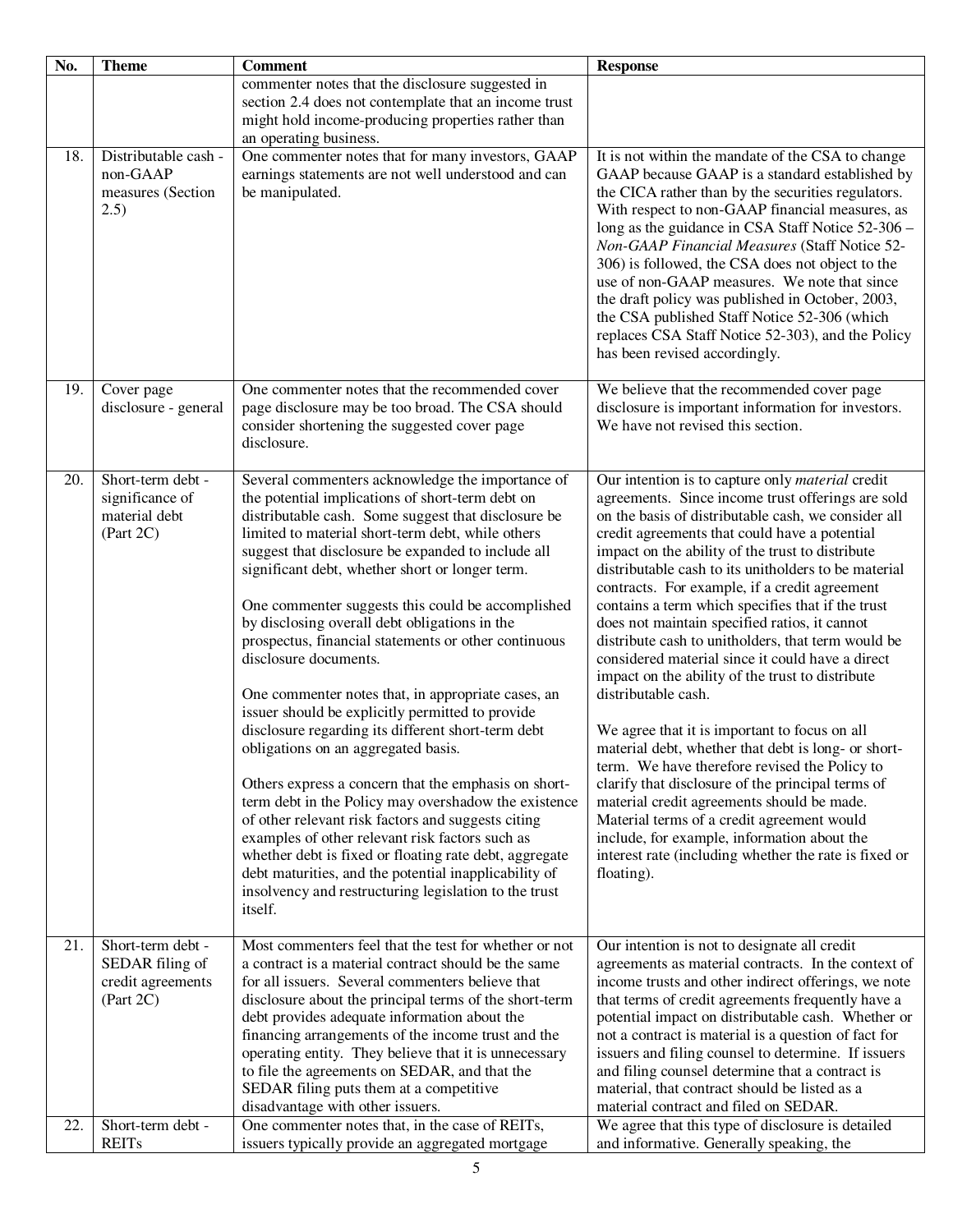| No. | <b>Theme</b>                                                                                                        | <b>Comment</b>                                                                                                                                                                                                                                                                                                                                                                                                                                                                                                                                     | <b>Response</b>                                                                                                                                                                                                                                                                                                                                                                                                                                                                                                                                                                                                                                                                                                                                                                                                 |
|-----|---------------------------------------------------------------------------------------------------------------------|----------------------------------------------------------------------------------------------------------------------------------------------------------------------------------------------------------------------------------------------------------------------------------------------------------------------------------------------------------------------------------------------------------------------------------------------------------------------------------------------------------------------------------------------------|-----------------------------------------------------------------------------------------------------------------------------------------------------------------------------------------------------------------------------------------------------------------------------------------------------------------------------------------------------------------------------------------------------------------------------------------------------------------------------------------------------------------------------------------------------------------------------------------------------------------------------------------------------------------------------------------------------------------------------------------------------------------------------------------------------------------|
|     | (Part 2C)                                                                                                           | chart indicating principal by maturity, by average<br>interest rate and by percentage floating rate versus<br>fixed rate exposure. The commenter believes that this<br>type of consolidated disclosure is sufficient in that<br>context.                                                                                                                                                                                                                                                                                                           | aggregated mortgage chart offers useful<br>information to investors. However, we note that<br>for investors to fully understand certain details<br>relating to mortgage agreements that may differ in<br>certain respects from information that is described<br>in the chart, the filing of those credit agreements<br>would offer valuable information.                                                                                                                                                                                                                                                                                                                                                                                                                                                        |
| 23. | Short-term debt -<br>characterization of<br>short-term debt<br>(Part 2C)                                            | One commenter suggests referring to debt that has a<br>term of five years or less, rather than to debt<br>obligations that are "renewable" within five years or<br>less.<br>One commenter notes that the definition of "short-<br>term debt" in the Policy differs from the accounting<br>definition of that term, which may lead to confusion.                                                                                                                                                                                                    | As noted above (Comment 20.), we have revised<br>the Policy to include all debt (whether short- or<br>long-term) that could have a potential impact on<br>distributable cash.                                                                                                                                                                                                                                                                                                                                                                                                                                                                                                                                                                                                                                   |
| 24. | Short-term debt -<br>debt incurred<br>within overall<br>structure<br>(Part 2C)                                      | One commenter suggests that we recommend<br>disclosure of any short-term debt obligations which<br>are owed within the overall ownership structure of the<br>trust or any debt which would be eliminated upon<br>consolidation, rather than uniquely short-term debt<br>that is incurred by the operating entity. As well, the<br>commenter notes that it is not always the operating<br>entity that incurs the third-party debt.                                                                                                                  | We agree that the debt can be incurred at a level<br>other than the operating entity. We have revised<br>the Policy to capture debt incurred by an entity<br>other than the operating entity.                                                                                                                                                                                                                                                                                                                                                                                                                                                                                                                                                                                                                   |
| 25. | Executive<br>compensation -<br>support and<br>suggestion for<br>expansion                                           | There is strong support among commenters for the<br>executive compensation disclosure recommendations.<br>A number of commenters suggest the inclusion of<br>stronger wording and more robust requirements in the<br>area of executive compensation, including specific<br>and detailed disclosure relating to salaries and<br>bonuses paid, options granted and other compensation<br>awarded, as well as the underlying reasons for the<br>payments, as this appears to be the largest area of<br>inconsistent disclosure between income trusts. | We acknowledge the support of the commenters.<br>We believe that the current recommendations in<br>the Policy are sufficiently strong and robust to<br>capture details such as salaries and bonuses paid,<br>options granted and other compensation awarded.<br>Section 2.15 of the Policy recommends that issuers<br>provide information about executive compensation<br>in the prospectus as if the operating entity is a<br>subsidiary of the income trust at the time that a<br>final receipt for the prospectus is issued. Under<br>Form 51-102F6 Statement of Executive<br><i>Compensation</i> , issuers are required to provide<br>detailed disclosure relating to executive<br>compensation in connection with their continuous<br>disclosure filings, along the lines identified by the<br>commenters. |
| 26. | Executive<br>compensation -<br>compensation<br>agreements<br>between employees<br>of the trust and<br>other parties | One commenter recommends that income trust issuers<br>disclose compensation agreements between<br>employees of the trust and any outside parties,<br>including retainers, finders' fees, etc. to ensure that<br>fees are reasonable and do not bias management to<br>the detriment of public unitholders.                                                                                                                                                                                                                                          | Paragraph (f) of the definition of "executive<br>officer" in National Instrument 51-102 Continuous<br>Disclosure Obligations includes "any other<br>individual who performed a policy-making<br>function in respect of the reporting issuer".<br>Therefore, any individual that has performed a<br>policy-making function in respect of the issuer<br>falls within the definition of "executive officer",<br>and will need to be considered for purposes of<br>Form 51-102F6. We believe that this would<br>capture the arrangements described by the<br>commenter.                                                                                                                                                                                                                                             |
| 27. | Executive<br>compensation -<br>distinction between<br>business                                                      | One commenter believes that the Policy should<br>distinguish between business management contracts,<br>which should be fully disclosed, and employment<br>contracts with individual officers, for which there                                                                                                                                                                                                                                                                                                                                      | We believe that the material terms of both types of<br>contracts should be disclosed. If terms of either of<br>those contracts could have a material impact on<br>distributable cash, we believe that full disclosure is                                                                                                                                                                                                                                                                                                                                                                                                                                                                                                                                                                                        |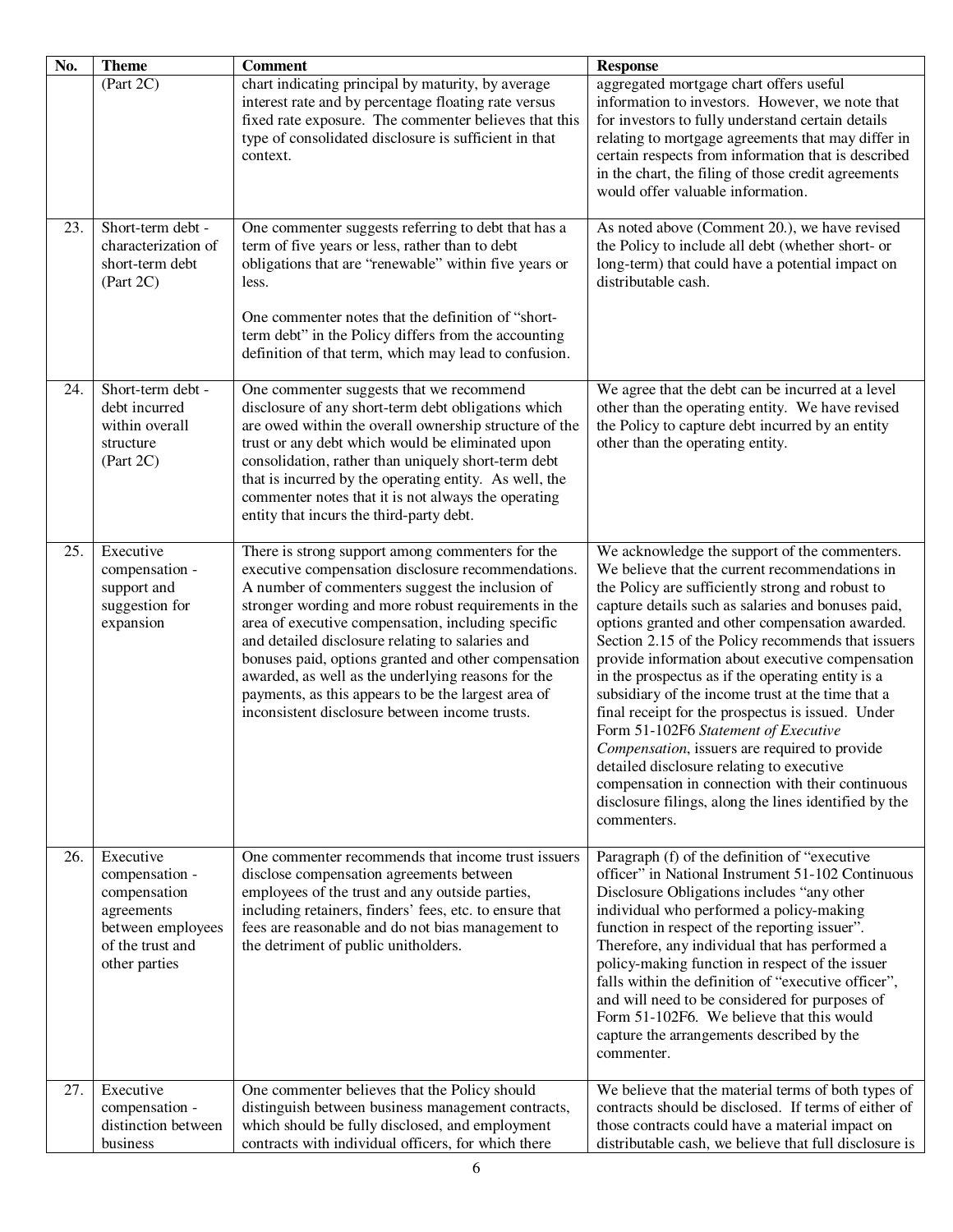| No. | <b>Theme</b>                        | <b>Comment</b>                                                                                                   | <b>Response</b>                                                                                      |
|-----|-------------------------------------|------------------------------------------------------------------------------------------------------------------|------------------------------------------------------------------------------------------------------|
|     | management                          | should be only summary disclosure.                                                                               | warranted.                                                                                           |
|     | contracts and                       |                                                                                                                  |                                                                                                      |
|     | employment                          |                                                                                                                  |                                                                                                      |
|     | contracts with                      |                                                                                                                  |                                                                                                      |
| 28. | individual officers<br>Executive    | One commenter recommends that the final sentence                                                                 | We agree with the suggested clarification and we                                                     |
|     | compensation -                      | of section 2.17 be rewritten as follows: "which would                                                            | have revised the Policy accordingly.                                                                 |
|     | material changes                    | include any change in executive compensation that                                                                |                                                                                                      |
|     | and filing of plans                 | constitutes a material change".                                                                                  |                                                                                                      |
|     | on SEDAR                            |                                                                                                                  |                                                                                                      |
|     |                                     | The same commenter notes that there does not appear                                                              | If terms of a management contract or management                                                      |
|     |                                     | to be any policy basis to distinguish between the                                                                | incentive plan could have a material impact on                                                       |
|     |                                     | disclosure of income trust executive compensation                                                                | distributable cash, those terms should be disclosed                                                  |
|     |                                     | plans and those of corporations, nor should there be a<br>distinction in terms of the requirement to file copies | and those contracts should be listed as material<br>contracts and filed on SEDAR. We believe that it |
|     |                                     | of plans on SEDAR. The same commenter expresses                                                                  | is more likely that terms of these contracts may be                                                  |
|     |                                     | a belief that the current prospectus disclosure                                                                  | material in the context of income trusts than for                                                    |
|     |                                     | requirements are sufficient. Accordingly, the                                                                    | other issuers. Therefore, while the test applied is                                                  |
|     |                                     | commenter disagrees with the requirement that                                                                    | the same, the results of applying that test may be                                                   |
|     |                                     | internal management incentive plans be filed on                                                                  | that a greater number of those contracts are                                                         |
|     |                                     | SEDAR.                                                                                                           | material.                                                                                            |
| 29. | Executive                           | One commenter notes that if management has decided                                                               | We have added language to the Policy to explain                                                      |
|     | compensation -                      | to use an external management party, the justification                                                           | that all terms relating to the compensation of                                                       |
|     | disclosure about                    | and benefits of using external management should be                                                              | external management, that could have an impact                                                       |
|     | details relating to                 | clearly disclosed. Any formula used to compensate                                                                | on distributable cash, should be disclosed. In this                                                  |
|     | external                            | external management should be laid out in clear terms                                                            | scenario, an explanation about why an issuer                                                         |
|     | management                          | for investors to analyze.                                                                                        | decided to use an external management company                                                        |
|     | parties                             |                                                                                                                  | rather than retain an internal management structure<br>can be important information for investors.   |
|     |                                     |                                                                                                                  |                                                                                                      |
| 30. | Stability ratings                   | Many commenters are concerned that our emphasis                                                                  | We acknowledge the comments of the                                                                   |
|     | (Sections 2.10 -                    | on disclosure of stability ratings, or the reasons why                                                           | commenters. Although we continue to believe that                                                     |
|     | 2.12) - potentially                 | an issuer did not obtain one, may confuse investors                                                              | stability ratings provide investors with a valuable                                                  |
|     | confusing and a                     | and provide them with a false sense of security. As                                                              | tool for comparing their investments in different                                                    |
|     | possible false sense<br>of security | stability ratings are issued by bond rating agencies,<br>some commenters believe that the ratings perpetuate a   | income trust issuers, we have removed the<br>recommendation that issuers provide disclosure          |
|     |                                     | myth that income trusts are similar to bonds.                                                                    | about the absence of a stability rating. However,                                                    |
|     |                                     | Investors may be led to believe that they are investing                                                          | we continue to expect issuers to disclose the                                                        |
|     |                                     | in a fixed-income security. One commenter notes                                                                  | rating, if one has been obtained, consistent with                                                    |
|     |                                     | that the private enterprises that produce stability                                                              | the prospectus form requirements.                                                                    |
|     |                                     | ratings are not unlike investment management firms.                                                              |                                                                                                      |
|     |                                     | Both analyze income trusts in an attempt to determine                                                            |                                                                                                      |
|     |                                     | whether the distributions are sustainable. The<br>commenter notes that the individuals producing                 |                                                                                                      |
|     |                                     | stability ratings are as prone to error as investment                                                            |                                                                                                      |
|     |                                     | managers.                                                                                                        |                                                                                                      |
|     |                                     |                                                                                                                  |                                                                                                      |
|     |                                     | The commenters generally believe that the most                                                                   |                                                                                                      |
|     |                                     | effective method of comparing income trusts is via                                                               |                                                                                                      |
|     |                                     | rigorous, fundamental equity research, which is<br>similar for comparisons among regular share                   |                                                                                                      |
|     |                                     | corporations. Rather than relying on stability ratings,                                                          |                                                                                                      |
|     |                                     | investors should be able to assess an investment in                                                              |                                                                                                      |
|     |                                     | units of an income trust on the same basis as they                                                               |                                                                                                      |
|     |                                     | would assess an investment in the securities of a                                                                |                                                                                                      |
|     |                                     | regular share corporation.                                                                                       |                                                                                                      |
|     |                                     |                                                                                                                  |                                                                                                      |
|     |                                     | Several commenters note that there is no pervasive                                                               |                                                                                                      |
|     |                                     | use of stability ratings to date. Certain income trusts                                                          |                                                                                                      |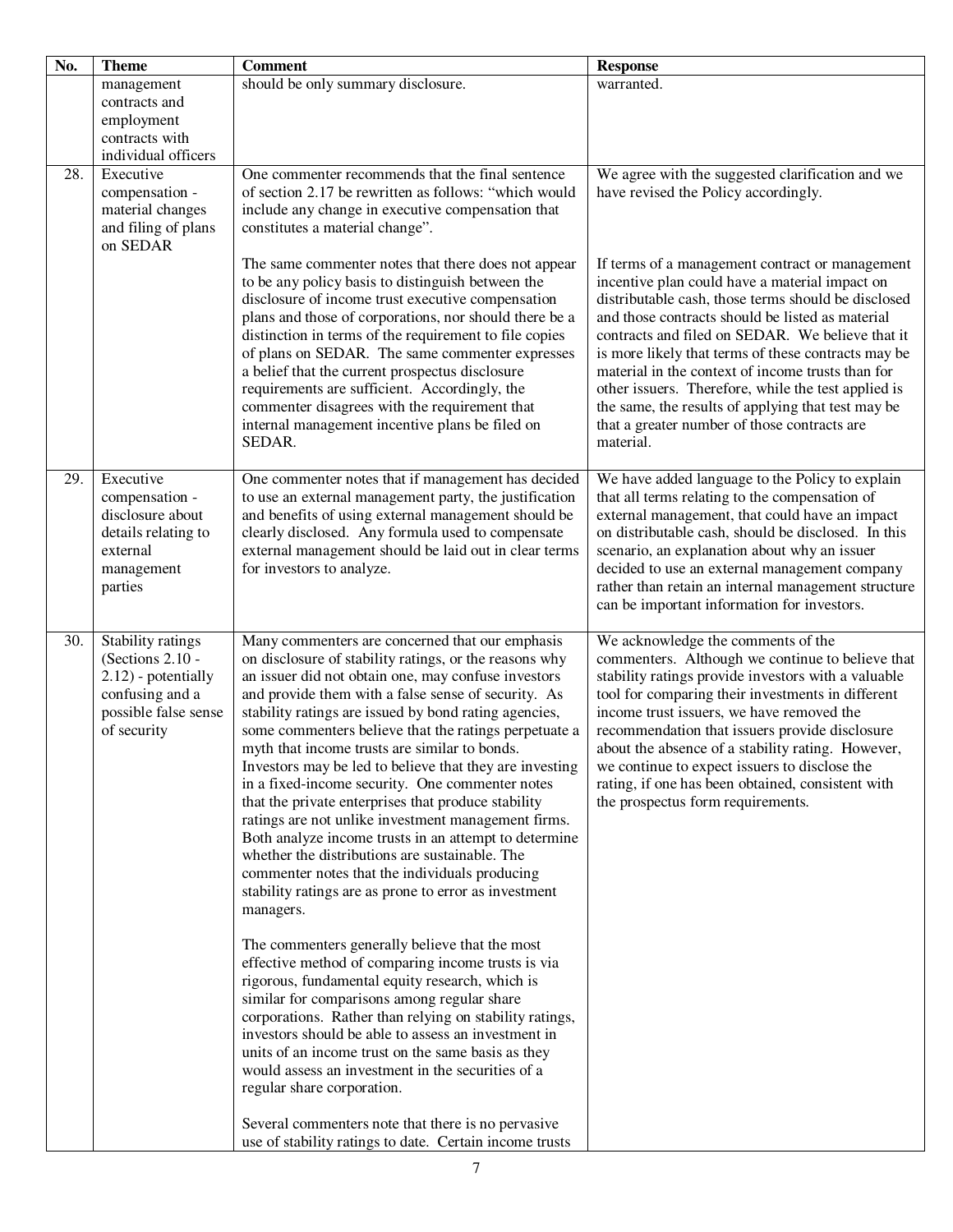| No. | <b>Theme</b>                                                                                                            | <b>Comment</b>                                                                                                                                                                                                                                                                                                                                                                                                                                                                          | <b>Response</b>                                                                                                                                                                                                                                                                                                                                                                                                                                                                                                                         |
|-----|-------------------------------------------------------------------------------------------------------------------------|-----------------------------------------------------------------------------------------------------------------------------------------------------------------------------------------------------------------------------------------------------------------------------------------------------------------------------------------------------------------------------------------------------------------------------------------------------------------------------------------|-----------------------------------------------------------------------------------------------------------------------------------------------------------------------------------------------------------------------------------------------------------------------------------------------------------------------------------------------------------------------------------------------------------------------------------------------------------------------------------------------------------------------------------------|
|     |                                                                                                                         | may be suitable candidates for stability ratings but<br>many are not due to the volatile and complex nature<br>of their operations.                                                                                                                                                                                                                                                                                                                                                     |                                                                                                                                                                                                                                                                                                                                                                                                                                                                                                                                         |
|     |                                                                                                                         | One commenter notes that the capital markets<br>currently effectively require certain types of income<br>trusts to obtain stability ratings. The commenter<br>believes that use of a rating should be governed by<br>the requirements of the markets.                                                                                                                                                                                                                                   |                                                                                                                                                                                                                                                                                                                                                                                                                                                                                                                                         |
|     |                                                                                                                         | Several commenters are concerned that the imposition<br>of mandated stability ratings would add increased<br>costs to issuers, particularly smaller capitalization<br>issuers, without adding equivalent benefit to<br>investors. Management time and operating expense<br>associated with obtaining a rating is not necessarily<br>helpful to investors nor in their best economic<br>interests.                                                                                       |                                                                                                                                                                                                                                                                                                                                                                                                                                                                                                                                         |
| 31. | Stability ratings<br>(Sections 2.10 -<br>$2.12$ ) -<br>recommended<br>disclosure about<br>change in stability<br>rating | One commenter notes that where an income trust has<br>a stability rating and there is a change in that rating,<br>positive or negative, it is important to provide a<br>reminder that such a change would constitute material<br>information that would require immediate disclosure<br>to the public.                                                                                                                                                                                  | We agree that this type of information would be<br>material information that public investors should<br>receive by way of a material change report. We<br>believe that this requirement already exists within<br>our current legislative framework, but we added a<br>reminder to the Policy.                                                                                                                                                                                                                                           |
| 32. | Determination of<br>unit offering price<br>(Section 2.13)                                                               | One commenter notes that many REIT declarations of<br>trust require an appraisal for every acquisition of real<br>property throughout the life of the REIT. Asking for<br>this disclosure with respect to every such valuation<br>would result in the disclosure of much sensitive<br>confidential information, and would also represent an<br>unfair burden to REITs compared to traditional share<br>corporations. The commenter believes that this<br>requirement should be deleted. | The Policy does not recommend disclosure of<br>every appraisal of real property throughout the life<br>of a REIT. Our intention is to provide investors<br>with disclosure about how the unit offering price is<br>determined at the time of the initial public<br>offering. This is because many investors are not<br>aware of how that price is determined, since the<br>process differs from the valuations that occur in a<br>more traditional, direct initial public offering.<br>We have clarified the Policy to explain that the |
|     |                                                                                                                         |                                                                                                                                                                                                                                                                                                                                                                                                                                                                                         | valuation section applies in the context of an initial<br>public offering rather than in the context of<br>subsequent offerings and acquisitions.                                                                                                                                                                                                                                                                                                                                                                                       |
| 33. | Continuous<br>disclosure<br>(Part 3)                                                                                    | Several commenters emphasize that income trust<br>issuers must provide a suitable portrayal of the<br>possible risks and potential adverse consequences of<br>owning a narrowly focused business, particularly in<br>the risk section of the prospectus and in the MD&A<br>section of ongoing financial reports. The portrayal<br>should be thorough but comprehensible to the average<br>retail investor.                                                                              | We agree with this suggestion, and we have added<br>language to the Policy to explain, in particular, our<br>recommendation that relevant disclosure be<br>provided in both the prospectus and in the MD&A.                                                                                                                                                                                                                                                                                                                             |
| 34. | Continuous<br>disclosure - annual<br>certification                                                                      | A number of commenters express concern about<br>annual certification of compliance with the<br>undertakings provided under section 3.1 and suggest<br>that the certification be included as an additional<br>requirement of management information circulars,<br>AIFs or annual reports as opposed to being a stand-<br>alone filing.                                                                                                                                                   | We have decided not to remove the annual<br>certificate recommendation in section 3.1 of the<br>Policy. We note that we are in the process of<br>adding a separate filing subtype to SEDAR<br>entitled "annual certification". This will enable<br>issuers and filing counsel to easily file the annual<br>certificate on SEDAR. We have referred the<br>suggestion to incorporate the annual certificate<br>into a continuous disclosure document such as the                                                                          |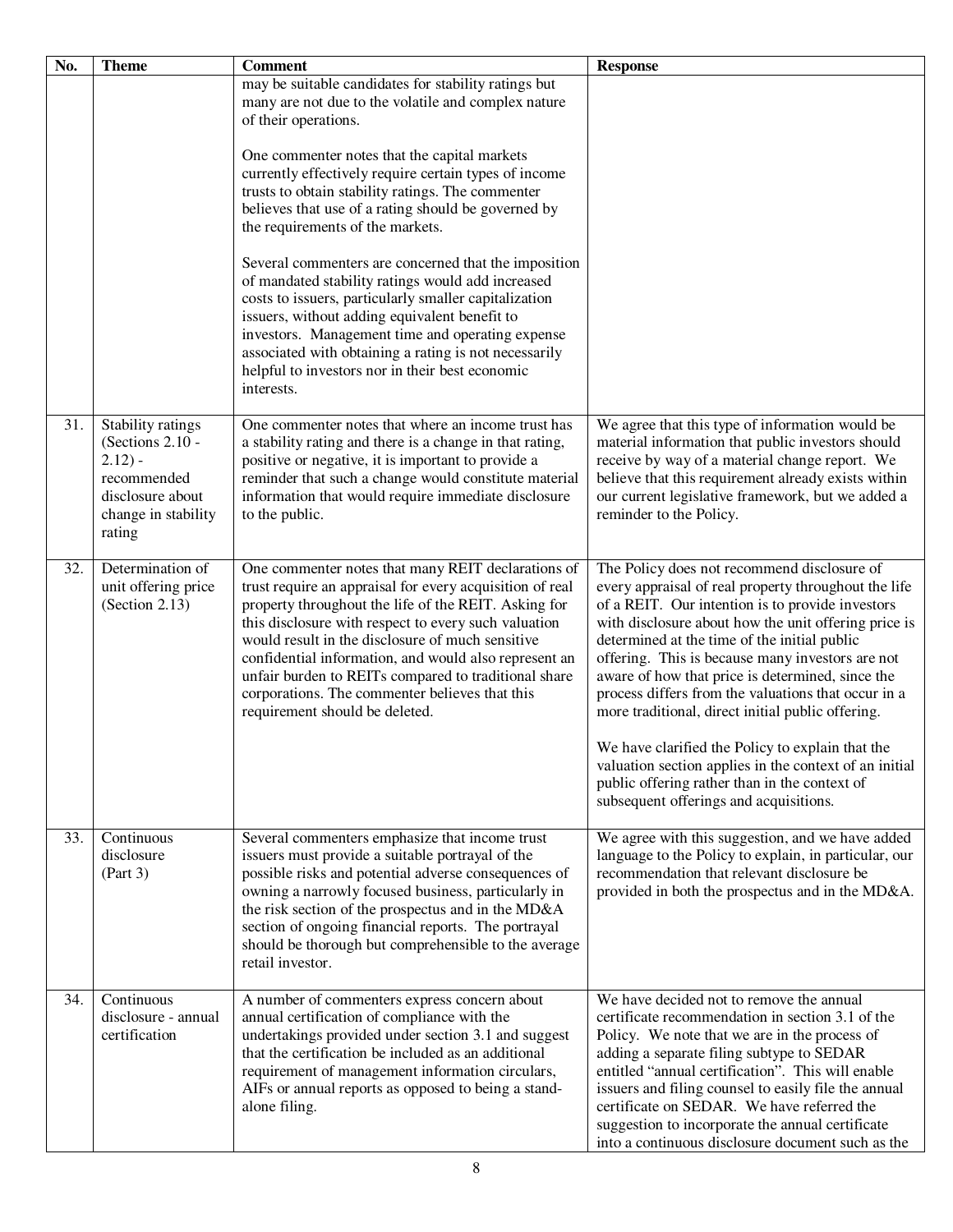| No. | <b>Theme</b>                                                                             | <b>Comment</b>                                                                                                                                                                                                                                                                                                                                                                                                                                                                                                                       | <b>Response</b>                                                                                                                                                                                                                                                                                                                                                                                                                                                                                                                                                                                                                                                                                                                                                                                                                                                                                                                                                                                                                                                                                                                                                                                                                                                                                         |
|-----|------------------------------------------------------------------------------------------|--------------------------------------------------------------------------------------------------------------------------------------------------------------------------------------------------------------------------------------------------------------------------------------------------------------------------------------------------------------------------------------------------------------------------------------------------------------------------------------------------------------------------------------|---------------------------------------------------------------------------------------------------------------------------------------------------------------------------------------------------------------------------------------------------------------------------------------------------------------------------------------------------------------------------------------------------------------------------------------------------------------------------------------------------------------------------------------------------------------------------------------------------------------------------------------------------------------------------------------------------------------------------------------------------------------------------------------------------------------------------------------------------------------------------------------------------------------------------------------------------------------------------------------------------------------------------------------------------------------------------------------------------------------------------------------------------------------------------------------------------------------------------------------------------------------------------------------------------------|
|     |                                                                                          |                                                                                                                                                                                                                                                                                                                                                                                                                                                                                                                                      | AIF, to the continuous disclosure working group<br>as a possible amendment to the continuous<br>disclosure rule.                                                                                                                                                                                                                                                                                                                                                                                                                                                                                                                                                                                                                                                                                                                                                                                                                                                                                                                                                                                                                                                                                                                                                                                        |
| 35. | Continuous<br>disclosure -<br>consolidation under<br><b>GAAP</b>                         | One commenter notes that financial reporting should<br>be governed by GAAP (as is the case for corporate<br>reporting issuers). The commenter does not believe<br>that special reporting requirements are warranted for<br>income trust issuers.                                                                                                                                                                                                                                                                                     | We agree that financial reporting should generally<br>be governed by GAAP.<br>However, we also believe that, in the case of<br>income trust issuers, investors need financial<br>information about the operating entity in order to<br>have all relevant information about their<br>investment. For this reason, we have determined<br>that it is important for investors to receive separate<br>financial information about the operating entity in<br>situations where GAAP does not require<br>consolidation.<br>We note that we expect to receive the undertaking<br>described in this part even in situations where a<br>prospectus includes consolidated financial results.<br>This will ensure that investors continue to receive<br>necessary information about the operating entity<br>for as long as it remains a significant asset of the<br>income trust, if the income trust ceases to<br>consolidate the operating entity's financial results<br>at some point in the future.<br>We note that we are creating a separate SEDAR<br>filing subtype entitled "operating entity financial<br>statements", under which the separate financial<br>statements can be filed.<br>In cases where consolidation is required, we do not<br>expect that separate financial information be<br>provided. |
| 36. | Continuous<br>disclosure -<br>information about<br>distributed and<br>distributable cash | Several commenters note, in response to a specific<br>request for comment, that a comparison of distributed<br>and distributable cash to expected distributable cash<br>increases accountability and provides investors with<br>readily available analysis. The continuous disclosure<br>policy should consider that a fund's distribution<br>policy changes over time and therefore a comparison<br>to the targets originally outlined in a prospectus may<br>not be appropriate.                                                   | We agree with the views expressed by the<br>commenters, and have added language to the<br>Policy to express our expectation that issuers<br>provide a comparison of distributed and<br>distributable cash to expected distributable cash on<br>a continuous basis.                                                                                                                                                                                                                                                                                                                                                                                                                                                                                                                                                                                                                                                                                                                                                                                                                                                                                                                                                                                                                                      |
| 37. | Continuous<br>Disclosure - OSC<br>Rule 61-501 and<br>Q-27 undertaking<br>(Section 3.1)   | One commenter submits that the undertaking with<br>respect to Ontario Securities Commission Rule 61-<br>501 Insider Bids, Issuer Bids, Going Private<br>Transactions and Related Party Transactions (Rule<br>61-501) and the AMF's regulation entitled Policy<br>Statement No. Q-27 Protection of Minority<br>Securityholders in the Course of Certain<br>Transactions (Q-27) should only be required to the<br>extent that GAAP prohibits the consolidation of<br>financial statements of the income trust and operating<br>entity. | We have deleted the references to Rule 61-501 and<br>Q-27 in the undertaking due to amendments to<br>Rule 61-501 and Q-27 that address income trusts.                                                                                                                                                                                                                                                                                                                                                                                                                                                                                                                                                                                                                                                                                                                                                                                                                                                                                                                                                                                                                                                                                                                                                   |
| 38. | Continuous                                                                               | One commenter notes that the proposed requirements                                                                                                                                                                                                                                                                                                                                                                                                                                                                                   | Income trusts and regular share corporations are                                                                                                                                                                                                                                                                                                                                                                                                                                                                                                                                                                                                                                                                                                                                                                                                                                                                                                                                                                                                                                                                                                                                                                                                                                                        |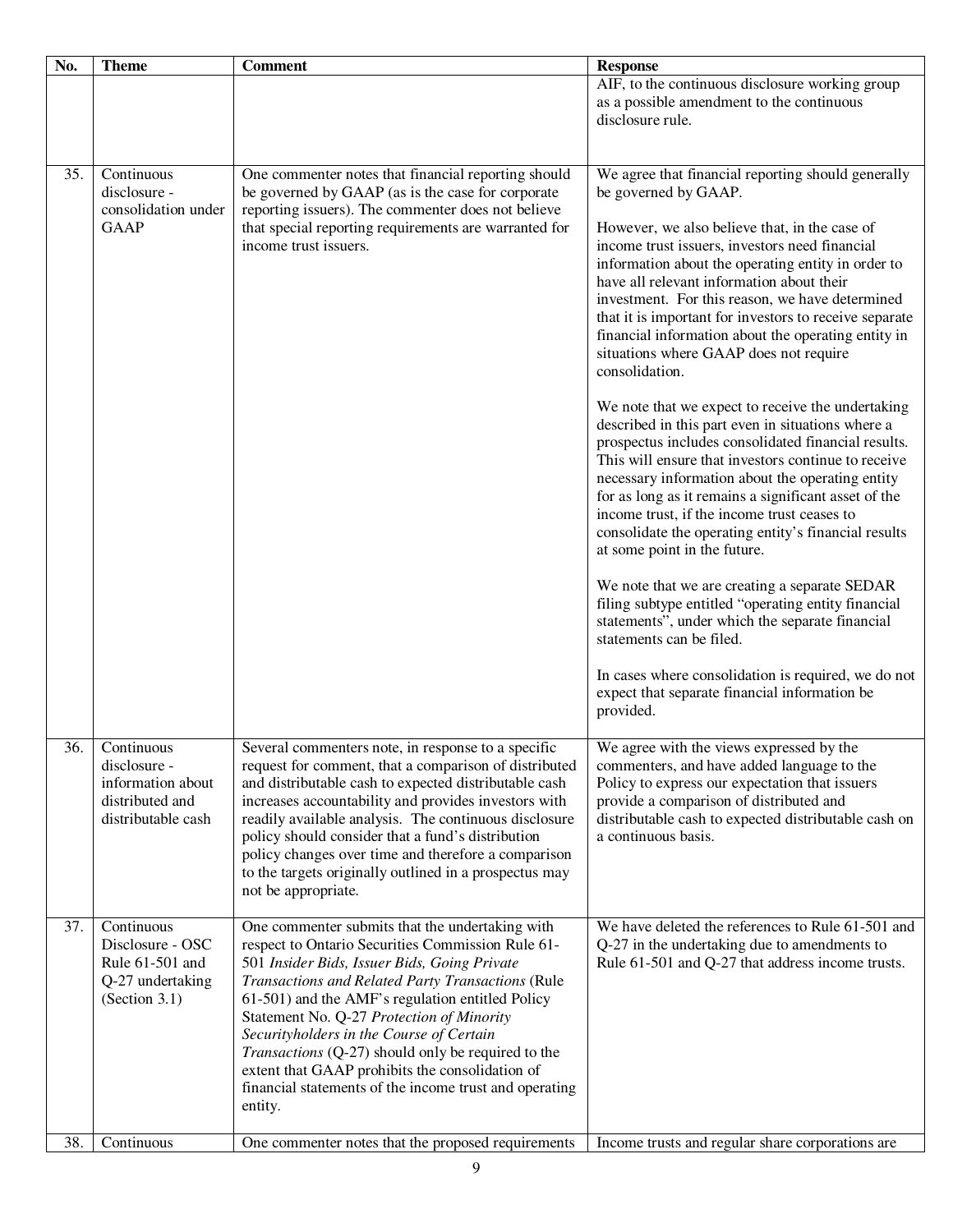| No. | <b>Theme</b><br>Disclosure -<br>operating entity<br>financial<br>statements (Section<br>3.1) | <b>Comment</b><br>for disclosing operating entity financial statements<br>should apply to income trusts in the same manner as<br>they apply to holding companies. The commenter<br>also inquires into what is meant by "significant<br>asset".                                                                                                                                                                                                                                                                                                                                                                                                                                                                                                                                                                                                                                                                                          | <b>Response</b><br>treated equally in situations where GAAP requires<br>consolidation. Therefore, we do not expect to see<br>separate financial statements of the operating<br>entity where its financial results are consolidated.<br>However, we view the income trust offering as an<br>indirect offering of the underlying operating entity,<br>and the operating entity is frequently the only<br>significant asset of the income trust. Therefore, in<br>situations where GAAP does not require<br>consolidation of the operating entity financial<br>results into the income trust's financial statements,<br>and the operating entity represents a significant<br>asset of the income trust, we have recommended<br>that separate financial statements of the operating<br>entity be provided. This ensures that investors are<br>provided with meaningful disclosure about their<br>investment.<br>Income trusts and their advisors should determine<br>whether the operating entity is a significant asset<br>of the income trust based upon their particular<br>circumstances. |
|-----|----------------------------------------------------------------------------------------------|-----------------------------------------------------------------------------------------------------------------------------------------------------------------------------------------------------------------------------------------------------------------------------------------------------------------------------------------------------------------------------------------------------------------------------------------------------------------------------------------------------------------------------------------------------------------------------------------------------------------------------------------------------------------------------------------------------------------------------------------------------------------------------------------------------------------------------------------------------------------------------------------------------------------------------------------|-------------------------------------------------------------------------------------------------------------------------------------------------------------------------------------------------------------------------------------------------------------------------------------------------------------------------------------------------------------------------------------------------------------------------------------------------------------------------------------------------------------------------------------------------------------------------------------------------------------------------------------------------------------------------------------------------------------------------------------------------------------------------------------------------------------------------------------------------------------------------------------------------------------------------------------------------------------------------------------------------------------------------------------------------------------------------------------------|
| 39. | Comparative<br>financial<br>information<br>(Section 3.2)                                     | One commenter notes that there may be<br>circumstances where comparative information is not<br>available on a basis that is relevant or not available at<br>all, particularly if assets have been purchased from<br>multiple parties.<br>Several commenters note that it may not be<br>appropriate to assume that comparative financial<br>information can be provided. They note that<br>preparing comparative information for periods prior<br>to an income trust's IPO can be problematic and may<br>not be particularly helpful when presented together<br>with information from post-IPO periods. This is<br>because the operating business may not have only<br>operated in a different form but may have been<br>operated as a division of a larger enterprise or the<br>operating business itself may consist of assets and<br>businesses previously owned and conducted in whole<br>or in part by a variety of legal entities. | We agree that there may be unique situations<br>where providing comparative information would<br>not be appropriate. For example, this may occur in<br>situations where the income trust is formed as a<br>result of multiple acquisitions. In these<br>circumstances, we would consider accepting an<br>explanation within the notes to the financial<br>statements or in the MD&A, as applicable.                                                                                                                                                                                                                                                                                                                                                                                                                                                                                                                                                                                                                                                                                       |
| 40. | Definition of<br>insider (Section<br>3.4)                                                    | Several commenters feel that it is inappropriate to<br>amend the definition of insider through undertakings<br>as opposed to the more appropriate mechanism of<br>legislative amendment.                                                                                                                                                                                                                                                                                                                                                                                                                                                                                                                                                                                                                                                                                                                                                | We are not amending the definition of insider<br>under the legislation through the undertaking<br>suggested in the Policy. Securities legislation<br>provides the securities regulatory authority or<br>regulator with the discretion to refuse a receipt for<br>a prospectus where it is in the public interest to do<br>so. One issue that we often face with income trust<br>prospectuses is whether it is in the public interest<br>to issue a receipt when persons who would be<br>insiders if the operating entity went public in a<br>direct offering avoid the insider reporting and<br>trading provisions of securities legislation because<br>of the income trust structure. A practice has<br>developed to address this issue where income<br>trusts provide the undertaking described in the<br>Policy. We wish to make this practice transparent<br>through the Policy so that issuers are aware of our                                                                                                                                                                      |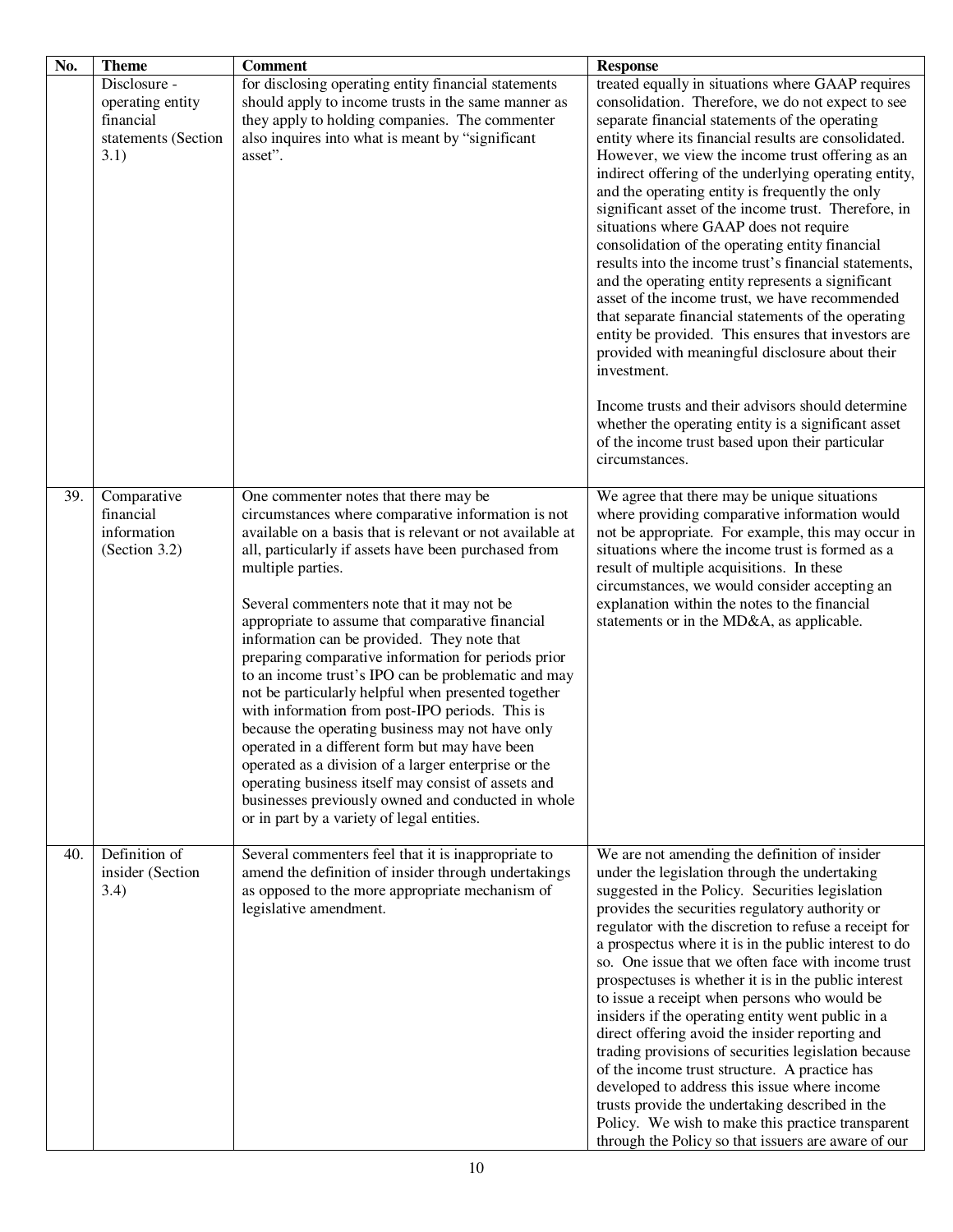| No. | <b>Theme</b>                                                                        | <b>Comment</b>                                                                                                                                                                                                                                                                                                                                                                                                                                                                                                                                                                                                                                                                                                                                                                                                           | <b>Response</b>                                                                                                                                                                                                                                                                                                                                                                                                                                                                                                                  |
|-----|-------------------------------------------------------------------------------------|--------------------------------------------------------------------------------------------------------------------------------------------------------------------------------------------------------------------------------------------------------------------------------------------------------------------------------------------------------------------------------------------------------------------------------------------------------------------------------------------------------------------------------------------------------------------------------------------------------------------------------------------------------------------------------------------------------------------------------------------------------------------------------------------------------------------------|----------------------------------------------------------------------------------------------------------------------------------------------------------------------------------------------------------------------------------------------------------------------------------------------------------------------------------------------------------------------------------------------------------------------------------------------------------------------------------------------------------------------------------|
|     |                                                                                     |                                                                                                                                                                                                                                                                                                                                                                                                                                                                                                                                                                                                                                                                                                                                                                                                                          | concern and have a suggested approach when<br>planning their offerings.                                                                                                                                                                                                                                                                                                                                                                                                                                                          |
|     |                                                                                     |                                                                                                                                                                                                                                                                                                                                                                                                                                                                                                                                                                                                                                                                                                                                                                                                                          | We agree that in the longer term, this concern<br>could be addressed through legislative amendment,<br>which is already occurring in some jurisdictions<br>(see consequential amendments to the Securities<br>Act (Alberta), in effect July 1, 2004). In the<br>interim, however, our concern regarding insiders<br>of an operating entity can be addressed through<br>other means such as the undertakings described in<br>the Policy.                                                                                          |
| 41. | Undertaking<br>relating to insiders<br>- "appropriate<br>measures"<br>(Section 3.4) | One commenter notes that the Policy does not define<br>"appropriate measures", and it would appear that one<br>of the only methods to do so would be through<br>employment covenants. This might prove to be<br>impractical, and could lead to undesirable results.<br>Another commenter points out that as insider<br>reporting is the responsibility of the individual and<br>not the entity, it is impractical to expect an income<br>trust to enter into contractual commitments with<br>external persons not covered by the insider rules but<br>who possess material undisclosed information about<br>the trust. The best the income trust could be expected<br>to do would be to notify these individuals, but it<br>should not be held responsible for the actions of<br>persons over which it has no authority. | We acknowledge that income trusts may have to<br>resolve some practical issues in implementing the<br>undertakings suggested in the Policy. We do not<br>intend to define exactly which measures are<br>appropriate. We believe that income trusts and<br>their advisors are in the best position to judge what<br>measures are appropriate based upon their<br>particular circumstances.                                                                                                                                        |
| 42. | Undertaking<br>relating to insiders<br>- third party<br>managers<br>(Section 3.4)   | One commenter agrees that insiders of the operating<br>entity should be caught by the ambit of insider trading<br>reporting rules as if the operating entity was the<br>reporting issuer and suggests that a similar policy<br>concern apply to third party managers.                                                                                                                                                                                                                                                                                                                                                                                                                                                                                                                                                    | We agree with the commenter. The Policy<br>provides that there may be situations when we will<br>request that additional undertakings be provided.<br>Note that in Alberta, recent legislative<br>amendments deem certain persons to be insiders of<br>an income trust, such as the operating entity and<br>manager of an income trust.                                                                                                                                                                                          |
| 43. | Prospectus liability<br>- support for<br>clarification<br>(Part 4)                  | One commenter welcomes clarification on the issue<br>of prospectus liability. The commenter notes that it is<br>critical to market integrity that issuers who access<br>Canadian capital markets do so with transparency and<br>full accountability. Vendors or promoters who<br>indirectly access our capital markets through income<br>trusts and other indirect offerings should be held<br>accountable for their actions as they would be in a<br>direct offering.                                                                                                                                                                                                                                                                                                                                                   | We acknowledge the support of the commenter.                                                                                                                                                                                                                                                                                                                                                                                                                                                                                     |
| 44. | Prospectus liability<br>- rule versus policy<br>(Part 4)                            | One commenter notes that certain statements in the<br>Policy (such as staff's view about application of the<br>definition of "promoter") may be an improper<br>modification of legislation.                                                                                                                                                                                                                                                                                                                                                                                                                                                                                                                                                                                                                              | The Policy is a CSA policy and reflects the views<br>of the securities regulatory authorities across<br>Canada. It is not a CSA staff notice. We are not<br>amending or modifying the definition of<br>"promoter" where it exists under Canadian<br>securities legislation. We provide guidance on<br>how the definition of promoter under securities<br>legislation may apply in the context of income<br>trust offerings.<br>Securities legislation also provides the securities<br>regulatory authority or regulator with the |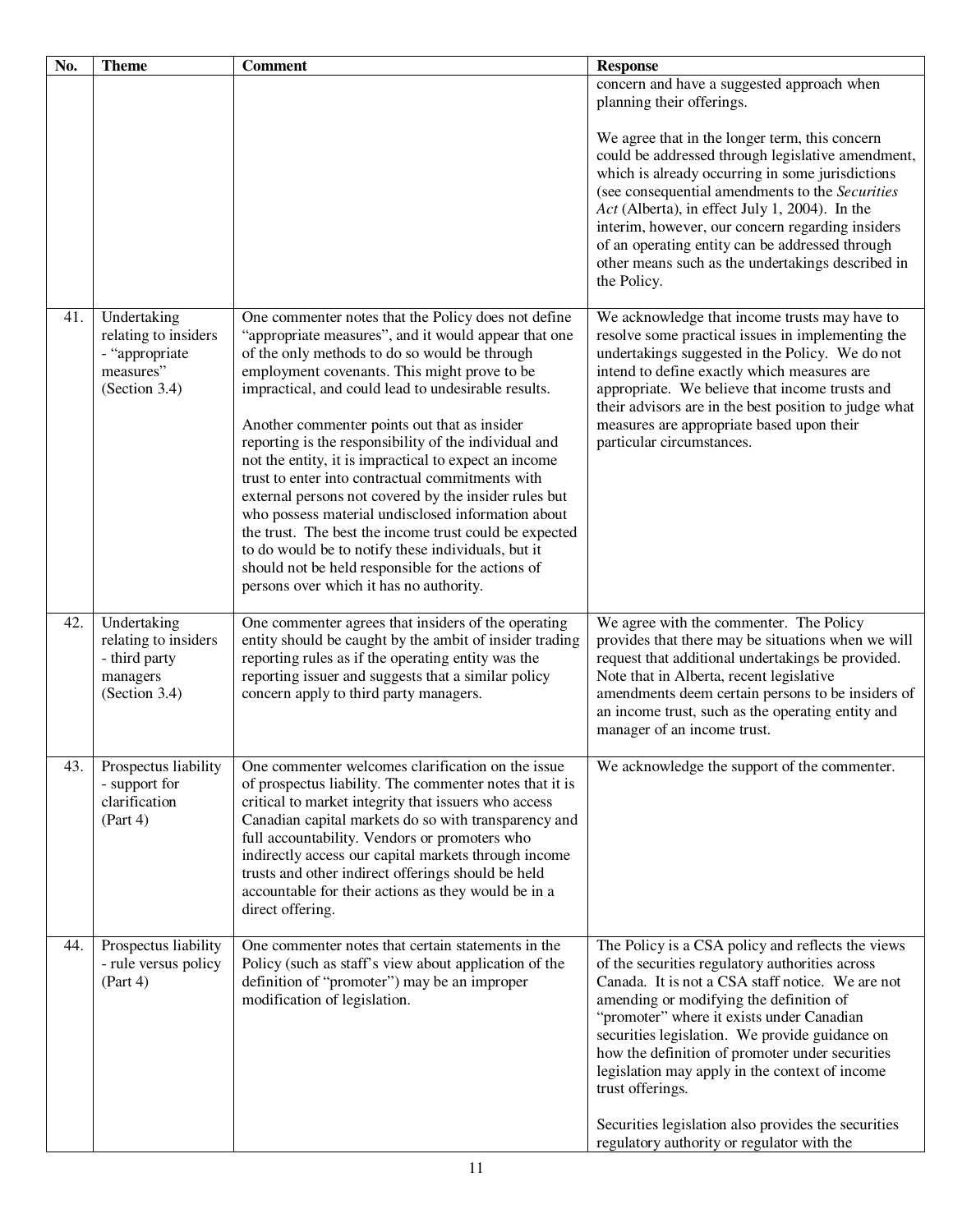| No. | <b>Theme</b>                                                                                                            | <b>Comment</b>                                                                                                                                                                                                                                                                                                                                                                                                                                                                                                                                                                                                                                      | <b>Response</b>                                                                                                                                                                                                                                                                                                                                                                                                                                                                                                                                                                                                                                                                                                                                                                                                                                                                                                                                                                                                                                                                                                                                                                                                                                                                                                                                           |
|-----|-------------------------------------------------------------------------------------------------------------------------|-----------------------------------------------------------------------------------------------------------------------------------------------------------------------------------------------------------------------------------------------------------------------------------------------------------------------------------------------------------------------------------------------------------------------------------------------------------------------------------------------------------------------------------------------------------------------------------------------------------------------------------------------------|-----------------------------------------------------------------------------------------------------------------------------------------------------------------------------------------------------------------------------------------------------------------------------------------------------------------------------------------------------------------------------------------------------------------------------------------------------------------------------------------------------------------------------------------------------------------------------------------------------------------------------------------------------------------------------------------------------------------------------------------------------------------------------------------------------------------------------------------------------------------------------------------------------------------------------------------------------------------------------------------------------------------------------------------------------------------------------------------------------------------------------------------------------------------------------------------------------------------------------------------------------------------------------------------------------------------------------------------------------------|
|     |                                                                                                                         |                                                                                                                                                                                                                                                                                                                                                                                                                                                                                                                                                                                                                                                     | discretion to refuse a receipt for a prospectus<br>where it is in the public interest to do so. An issue<br>we often face with income trust prospectuses is<br>whether it is in the public interest to issue a receipt<br>when persons who would be selling security<br>holders if the operating entity went public in a<br>direct offering, avoid selling security holder<br>provisions of securities legislation because of the<br>income trust structure. A practice has developed<br>to address this issue where selling security holders<br>who are not promoters accept liability similar to<br>that provided under the selling security holder<br>provisions of securities legislation by entering into<br>contractual arrangements with the issuer regarding<br>the disclosure in the prospectus. We wish to make<br>our concerns with this practice transparent through<br>the Policy so that issuers are aware of our concerns<br>and have a suggested approach when planning<br>their offerings.<br>We acknowledge that in the longer term, our<br>concerns with the applicability of selling security<br>holder provisions could be addressed through<br>legislative amendment. In the interim, however,<br>our concerns with vendors who are akin to selling<br>security holders can be addressed through other<br>means as discussed below. |
| 45. | Prospectus liability<br>- definition of<br>promoter<br>(Section 4.3.1)                                                  | One commenter states that it is not clear whether the<br>receipt of proceeds in and of itself is contemplated as<br>defining those who should be within the statutory<br>definition of "promoter" in all jurisdictions.<br>However, in most instances the commenter notes that<br>it would expect the regulators to require vendors who<br>receive substantial proceeds to execute a certificate as<br>a promoter on the basis that they have had sufficient<br>involvement in the founding, organizing or<br>reorganizing of the trust.                                                                                                            | We do not intend to create the impression that the<br>receipt of proceeds in and of itself is contemplated<br>as defining those who should be within the<br>statutory definition of "promoter". We agree with<br>the commenter that vendors who receive<br>significant proceeds from an offering in<br>consideration of services or property in connection<br>with the founding, organizing or substantial<br>reorganizing of an income trust may be promoters<br>under securities legislation and required to execute<br>a certificate in the prospectus. It is a question of<br>fact whether a vendor is a promoter under<br>securities legislation. We have amended the<br>guidance provided in the Policy regarding<br>promoters.                                                                                                                                                                                                                                                                                                                                                                                                                                                                                                                                                                                                                     |
| 46. | Prospectus liability<br>and distinction<br>between arm's<br>length and non-<br>arm's length<br>transactions<br>(Part 4) | A number of commenters note that there is no clear<br>distinction between arm's length and non-arm's<br>length transactions in this part of the Policy. In other<br>words, one commenter notes that it would be helpful<br>if the Policy made it clear that where there is a bona<br>fide arm's length negotiation between the issuer and<br>vendor and the vendor is not involved in the offering<br>process and does not have the ability to materially<br>affect control of the issuer, the principles set out in<br>Part 4 do not apply. This concern was specifically<br>highlighted by one commenter in the context of<br>REIT <sub>s</sub> . | We generally agree with the commenters. Our<br>concerns lie primarily with vendors that negotiate<br>the terms of the purchase of the business by the<br>income trust, and are also involved in the<br>negotiation of the terms of the public offering with<br>the underwriter(s). Where the transaction is a bona<br>fide arm's length transaction, these concerns do<br>not generally arise. We have amended the<br>guidance provided in the Policy to address this<br>issue.                                                                                                                                                                                                                                                                                                                                                                                                                                                                                                                                                                                                                                                                                                                                                                                                                                                                           |
| 47. | Prospectus liability<br>- private equity<br>investors<br>(Part 4)                                                       | According to one commenter, in circumstances where<br>the vendor is not acting as principal but, instead, is<br>managing the investment on behalf of others (this is<br>typically the case with private equity investors), the                                                                                                                                                                                                                                                                                                                                                                                                                      | As discussed above (Comment 45.), it is a question<br>of fact whether a vendor has acted as promoter of<br>an income trust. The presence of a private equity<br>fund's asset manager on the operating entity's                                                                                                                                                                                                                                                                                                                                                                                                                                                                                                                                                                                                                                                                                                                                                                                                                                                                                                                                                                                                                                                                                                                                            |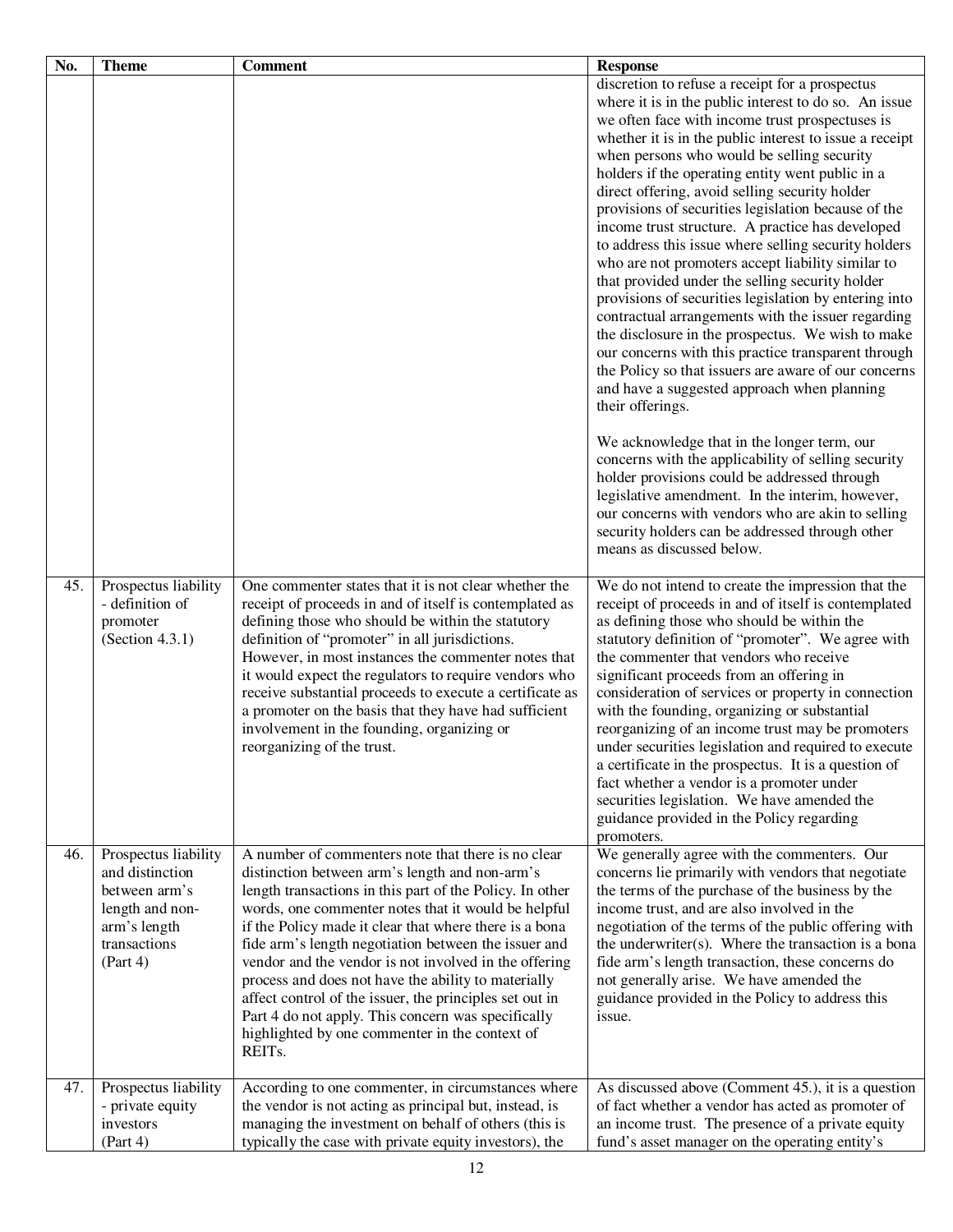| No. | <b>Theme</b>                                                                                        | <b>Comment</b>                                                                                                                                                                                                                                                                                                                                                                                                                                                                                                                                                                                                                                                                                                                         | <b>Response</b>                                                                                                                                                                                                                                                                                                                                                                                                                                                                                                                                                                                                                                                                                                                                                                                                                                                                                                                                                                                                                                                                                                                                                                                                                                                                                                                                                                                                                                                                                                                                                                                                                                                                                                                                                                                     |
|-----|-----------------------------------------------------------------------------------------------------|----------------------------------------------------------------------------------------------------------------------------------------------------------------------------------------------------------------------------------------------------------------------------------------------------------------------------------------------------------------------------------------------------------------------------------------------------------------------------------------------------------------------------------------------------------------------------------------------------------------------------------------------------------------------------------------------------------------------------------------|-----------------------------------------------------------------------------------------------------------------------------------------------------------------------------------------------------------------------------------------------------------------------------------------------------------------------------------------------------------------------------------------------------------------------------------------------------------------------------------------------------------------------------------------------------------------------------------------------------------------------------------------------------------------------------------------------------------------------------------------------------------------------------------------------------------------------------------------------------------------------------------------------------------------------------------------------------------------------------------------------------------------------------------------------------------------------------------------------------------------------------------------------------------------------------------------------------------------------------------------------------------------------------------------------------------------------------------------------------------------------------------------------------------------------------------------------------------------------------------------------------------------------------------------------------------------------------------------------------------------------------------------------------------------------------------------------------------------------------------------------------------------------------------------------------|
|     |                                                                                                     | fund manager should only have liability for<br>prospectus disclosure if it has acted in a manner<br>analogous to a control person. For example, with<br>private equity investors, it is typical for the asset<br>management company to occupy one or more<br>positions on the board and to have a fairly active<br>involvement with senior management of the<br>company. In these circumstances, it can fairly be<br>concluded that the fund manager possesses a high<br>degree of knowledge regarding the issuer and is in a<br>position to accept liability for prospectus disclosure.<br>The amount of this liability should be no greater than<br>the proceeds realized by the fund manager as a result<br>of the public offering. | board of directors and fairly active involvement<br>with senior management could indicate that a<br>private equity fund has acted as a promoter. If,<br>however, the particular factual circumstances<br>indicate that a private equity fund or vendor did<br>not take the initiative in founding the income trust<br>or is not receiving proceeds in consideration of<br>services or property under the offering in<br>connection with the founding of the income trust,<br>such a vendor may not be a promoter under<br>securities legislation. Such a vendor may be more<br>akin to a selling security holder under securities<br>legislation.<br>If the private equity fund or vendor is more akin to<br>a selling security holder than a promoter, we<br>expect that income trusts and vendors will address<br>the potential loss, due to the income trust structure,<br>of any rights and remedies with which securities<br>legislation provides investors against vendors in a<br>direct offering. We agree with the commenter that<br>a vendor that has acted in a manner analogous to a<br>control person is in a position to accept liability for<br>prospectus disclosure. Public interest concerns<br>regarding the potential loss of statutory rights and<br>remedies could be addressed by a private equity<br>fund or vendor accepting liability by entering into<br>contractual arrangements that provide investors<br>with similar rights and remedies against the<br>vendors to those afforded by securities legislation<br>in a direct offering. The vendor's liability could<br>be subject to a due diligence defence. We expect<br>that the amount of this liability would be<br>commensurate with the proceeds realized by the<br>vendor or the fund manager on behalf of the |
|     |                                                                                                     |                                                                                                                                                                                                                                                                                                                                                                                                                                                                                                                                                                                                                                                                                                                                        | private equity fund under the public offering.                                                                                                                                                                                                                                                                                                                                                                                                                                                                                                                                                                                                                                                                                                                                                                                                                                                                                                                                                                                                                                                                                                                                                                                                                                                                                                                                                                                                                                                                                                                                                                                                                                                                                                                                                      |
| 48. | Meaning of<br>promoter -<br>"significant<br>portion"<br>(Section 4.3.1)                             | One commenter notes that it should be possible to<br>ultimately receive some amount of the offering<br>proceeds without being considered a promoter.                                                                                                                                                                                                                                                                                                                                                                                                                                                                                                                                                                                   | We agree with the commenter and have amended<br>the guidance provided in the Policy to address this<br>issue.                                                                                                                                                                                                                                                                                                                                                                                                                                                                                                                                                                                                                                                                                                                                                                                                                                                                                                                                                                                                                                                                                                                                                                                                                                                                                                                                                                                                                                                                                                                                                                                                                                                                                       |
| 49. | Description of<br>vendors'<br>representations,<br>warranties, and<br>indemnities<br>(Section 4.4.3) | One commenter disagrees with the requirement to<br>provide a "detailed description of the vendors'<br>representations, warranties and indemnities contained<br>in the acquisition agreement". The commenter<br>expresses skepticism over whether such summary<br>disclosure is possible, without reproducing the entire<br>list of representations.                                                                                                                                                                                                                                                                                                                                                                                    | We believe that an income trust should be able to<br>provide an investor with meaningful disclosure<br>without reproducing the entire list of<br>representations. The purpose of the disclosure is<br>two-fold. The first purpose is to alert investors<br>that they may not have the same statutory remedies<br>against the vendors as they would have in a direct<br>offering. The second purpose is to inform<br>investors what protections have been negotiated<br>between the parties as a meaningful alternative to<br>the remedies that may not be available to investors<br>under securities legislation on account of the<br>income trust structure.                                                                                                                                                                                                                                                                                                                                                                                                                                                                                                                                                                                                                                                                                                                                                                                                                                                                                                                                                                                                                                                                                                                                       |
| 50. | Sales and<br>marketing<br>materials                                                                 | Several commenters believe that the expectation to<br>file sales and marketing materials should apply to all<br>issuers, not only to income trust issuers. Another                                                                                                                                                                                                                                                                                                                                                                                                                                                                                                                                                                     | We continue to feel that it is appropriate to expect<br>income trust issuers to file sales and marketing<br>materials with their preliminary prospectuses                                                                                                                                                                                                                                                                                                                                                                                                                                                                                                                                                                                                                                                                                                                                                                                                                                                                                                                                                                                                                                                                                                                                                                                                                                                                                                                                                                                                                                                                                                                                                                                                                                           |